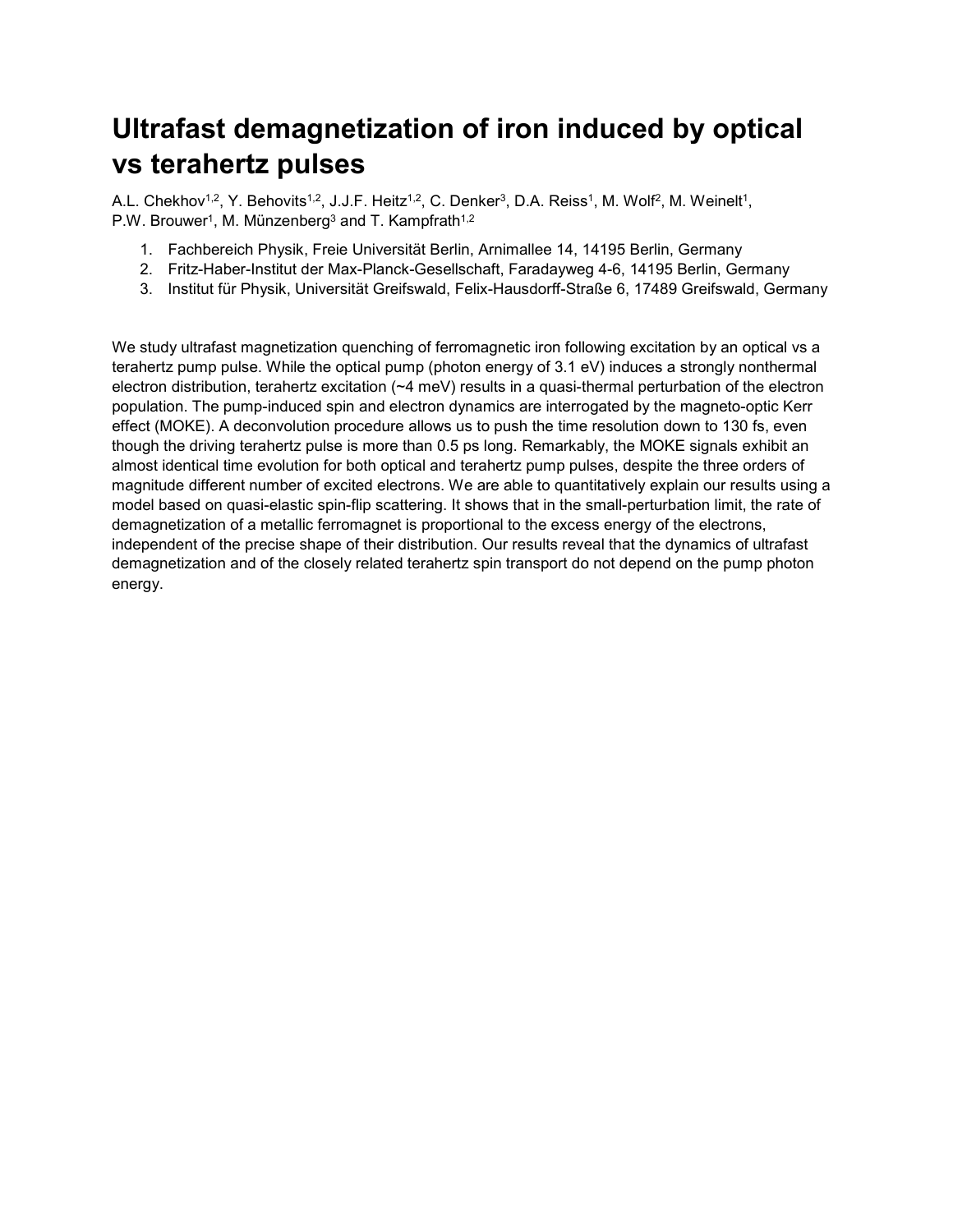

Figure 1. (a) Schematic of the experiment. A pump pulse at optical (photon energy of 3.1 eV) or terahertz (4.1 meV) frequency with transient electric field  $E<sub>p</sub>(t)$  excites a ferromagnetic Fe thin film with in-plane magnetization  $M_0$  along the y axis. The subsequent sample evolution is monitored by a time-delayed probe pulse (1.6 eV), whose polarization state is detected after reflection from the sample. (b) Calculated variations  $\Delta n(\epsilon)$  of the electron occupation number vs electron energy  $\epsilon$  after deposition of 0.01 mJ/cm<sup>2</sup> by photons with 4.1 meV (black curve) and 3.1 eV energy (blue curve). We assumed constant electronic density of states and transition matrix elements (see Supplemental Materials). For the THz pump,  $\Delta n(\epsilon)$ can be well fitted by the difference of two Fermi-Dirac distributions with temperatures  $T_0 + 140$  K and  $T_0 =$ 300 K and the same chemical potential  $\mu_0$  (red curve). The shaded area shows the unperturbed Fermi-Dirac distribution  $n_0(\epsilon)$  with temperature  $T_e = T_0 = 300$  K and chemical potential  $\mu_0$ .



Figure 2. Typical traces of pump-induced MOKE rotation and ellipticity  $\Delta S(t)$  odd in  $M_0$ . (a) Rotation (blue curve, scaled) and ellipticity (red) signals linear in the field  $E<sub>p</sub>$  of the driving THz pump pulse. Assuming this contribution arises from Zeeman torque, its derivative is proportional to the THz magnetic and electric field (black shaded curve). The inset shows the amplitude spectrum of the THz pump field  $E_p$ . (b) THzpump-induced MOKE rotation (blue) and ellipticity (red) quadratic in  $E_p$ . (c) Same as panel (b), but for the optical pump pulse. Shaded areas (grey) indicate the corresponding pump intensity profiles  $\pmb{E}^2_{\rm p}(t).$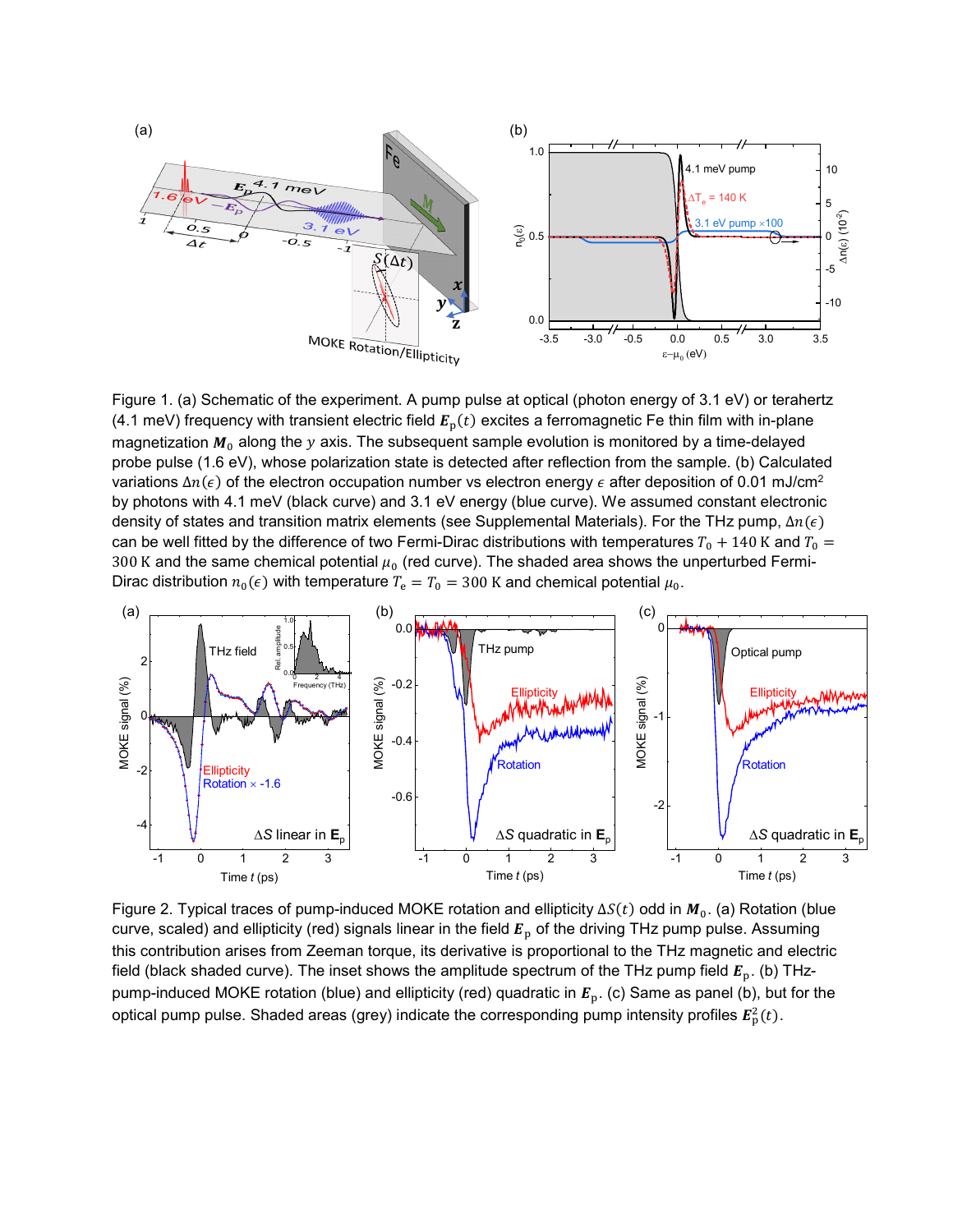

Figure 3. Pump-induced variations of MOKE rotation and ellipticity odd in the sample magnetization  $M_0$ and quadratic in the pump field  $E_{\rm p}$ . All signals are deconvoluted with respect to the intensity profile  $E_{\rm p}^2(t)$ of optical (3.1 eV) and terahertz (4.1 meV) pump pulses. They refer to the same fictitious pump profile  $E_{\rm fic}^2(t)$  as shown by the shaded black curve. Signals for the terahertz-pump data are scaled to match the optical one. The scaling factor of 2.7 corresponds to the ratio of the absorbed optical and THz pump fluences (see Supplemental Materials).



Figure 4. Two model scenarios of optically induced magnetization quenching. (a) The electronic densities of states  $D^{\dagger}(\epsilon)$  and  $D^{\dagger}(\epsilon)$  (black lines) and transition-matrix elements are independent of electron energy  $\epsilon$ . The total number  $n^{\sigma}(\epsilon) D^{\sigma}(\epsilon)$  of electrons with spin  $\sigma = \uparrow$  or  $\downarrow$  and energy  $\epsilon$  is indicated by the red area. The pump pulse (photon energy  $\hbar\omega_{\rm p}$ , blue arrow) generates electrons and holes above and below the Fermi level  $\mu_0$ , thereby modifying the number of spin-up electrons  $D^{\dagger}n^{\dagger}$  at a given energy  $\epsilon$ . Because  $D^{\dagger}$  and  $D^{\dagger}$  do not depend on  $\epsilon$ , the net number of spin-flip scattering events is zero, leaving the magnetization unchanged. (b) The spin-down density of states  $D^{\downarrow}$  increases linearly with  $\epsilon$ . Consequently, more scattering events for the spin-up electrons (①) than for the spin-up holes (②) are possible, resulting in magnetization quenching. When the photon energy is reduced to, for instance,  $\hbar\omega_{\rm n}/2$ , the difference in the number of final spin-down states for a spin-up electron (③) minus the analogous number for a spin-up hole (4) decreases by a factor of 2. This effect is, however, compensated by the number of pump-excited spin-up electrons, which has increased by a factor of 2. The resulting demagnetization rate is the same as for photon energy  $\hbar\omega_{\rm p}$ , provided the deposited pump energy is the same.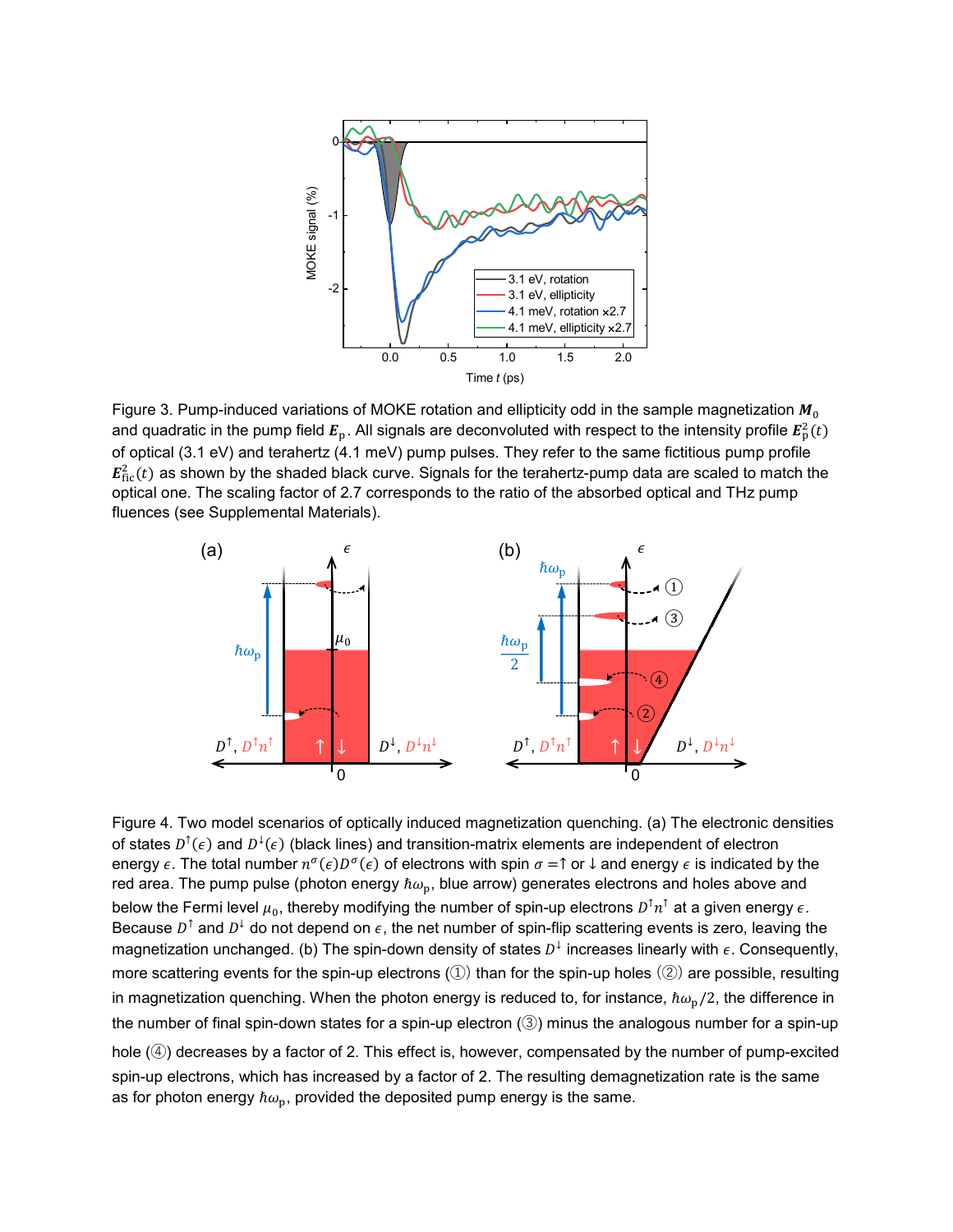

Figure 5. Extracted magnetization dynamics  $\Delta M(t)/M_0$  for optical (3.1 eV, blue squares) and terahertz (4.1 meV, red circles) excitation with a temporal profile indicated by the grey area. The data is inferred from the transients shown in Fig.3. The black solid curve is a fit as described in the text. The dotted curve is a result of a fit for THz excitation and subsequent convolution with a step-like exponential (decay time 100 fs) mimicking a situation where electron-electron thermalization after optical excitation is relevant.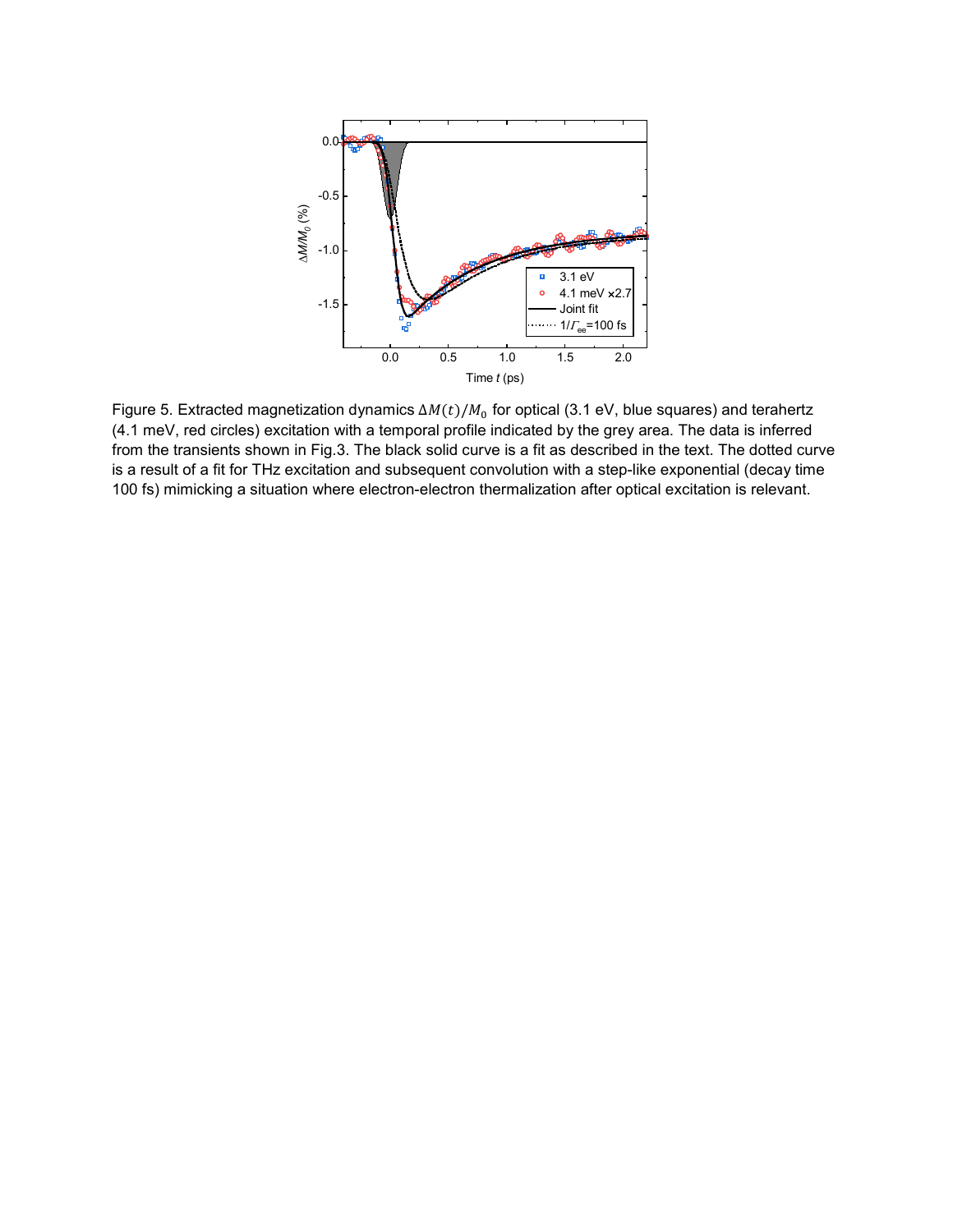## **Introduction**

To push writing of magnetic information to ultrafast time scales, it is essential to understand the response of magnetically ordered solids to a quasi-instantaneous perturbation [1,2]. A model experiment is the excitation of a ferromagnet by a femtosecond laser pulse [Fig. 1(a)] [3–5]. In ferromagnetic metals like Fe, Co and Ni, the resulting ultrafast demagnetization (UDM) is known to proceed on a time scale of 100 fs and yields insights into fundamental material parameters such as the electron-spin equilibration time. In terms of applications, UDM is an important process in all-optical magnetization switching [2]. It is driven by the same force as ultrafast spin transport [6,7] and, thus, of relevance for applications such as generation of spin torque [8] and terahertz electromagnetic pulses [9–11].

An open question regarding UDM is how strongly the magnetization dynamics depends on the nature of the pump-induced electron distribution. In thermal equilibrium, the electron distribution is Fermi-Dirac-like [see Fig. 1(b)]. It becomes strongly nonthermal [12–17] by excitation with an optical pulse, as schematically shown by [Fig. 1(b)] for a pump photon energy of 3.1 eV. On a time scale of ~100 fs, electron scattering (in particular with other electrons) again leads to a Fermi-Dirac (thermal) distribution with elevated electron temperature  $T_e$  [18–20].

Several works emphasize that the initial nonthermal electron distribution can lead to an enhanced quenching rate of the magnetization [14,21,22], for instance through Bloch states with large spin-orbit coupling [14], so-called hot spots. Other works, however, argue that the nonthermal character of the initial electron distribution is rather negligible in terms of UDM [5,23,24].

To study the impact of the precise shape of the initial pump-induced electron distribution, we propose to use a pump photon energy either much larger (3.1 eV) or smaller (4.1 meV) than the characteristic thermal energy of  $k_B T_0 = 25$  meV, where  $k_B$  is the Boltzmann constant and  $T_0 = 300$  K is the equilibrium sample temperature under ambient conditions [Fig. 1(b)]. Straightforward model calculations (see Supplemental Material) show that this approach allows us to tune the character of the electron distribution right after excitation from highly nonthermal [blue curve in Fig. 1(b)] to Fermi-Dirac-like [black curve in Fig. 1(b)]. It is remarkable that initially and for the same deposited energy, the THz pump yields three orders of magnitude more excited electrons than the optical pump. These two distributions imply a very different phase space for subsequent electron scattering and, thus, potentially different magnetization dynamics.

Previous works have already shown that UDM occurs at pump photon energies below 1.5 eV, from the infrared [25] down to the THz range [26–28]. As the THz pulses have a center frequency of typically 1 THz, it is, however, challenging to push the time resolution to the characteristic time constants of electron-spin (~100 fs) [4,7], electron-electron (~100 fs) [20,29] and electron-phonon equilibration  $(-0.5 \text{ ps})$  [4].

In this letter, we measure the ultrafast magnetization dynamics of the model ferromagnet Fe following ultrashort THz (4.1 meV) vs optical (3.1 eV) excitation. To directly compare the two data sets, we stay in the linear-with-fluence regime and apply a deconvolution procedure, thereby pushing the time resolution down to 130 fs, even though the driving THz pulse has a duration of more than 0.5 ps. Surprisingly, the spin dynamics are found to proceed almost identically for both THz (thermal) and optical (nonthermal) sample excitation. Therefore, the evolution of UDM is predominantly determined by just the amount of deposited pump energy, rather than the precise shape of the pump-induced electron distribution. We explain this behavior by an analytical nonthermal model based on quasi-elastic spin-flip scattering.

**Experimental details.** A schematic of our pump-probe experiment is displayed in Fig. 1(a), and details are shown in Fig. S1(a). A ferromagnetic Fe thin film is excited either by (i) an optical or (ii) a THz pump pulse under an angle of incidence of 45°. The resulting evolution of the electron spin and orbital degrees of freedom is monitored by a time-delayed near-infrared probe pulse, whose polarization state after reflection off the sample is measured.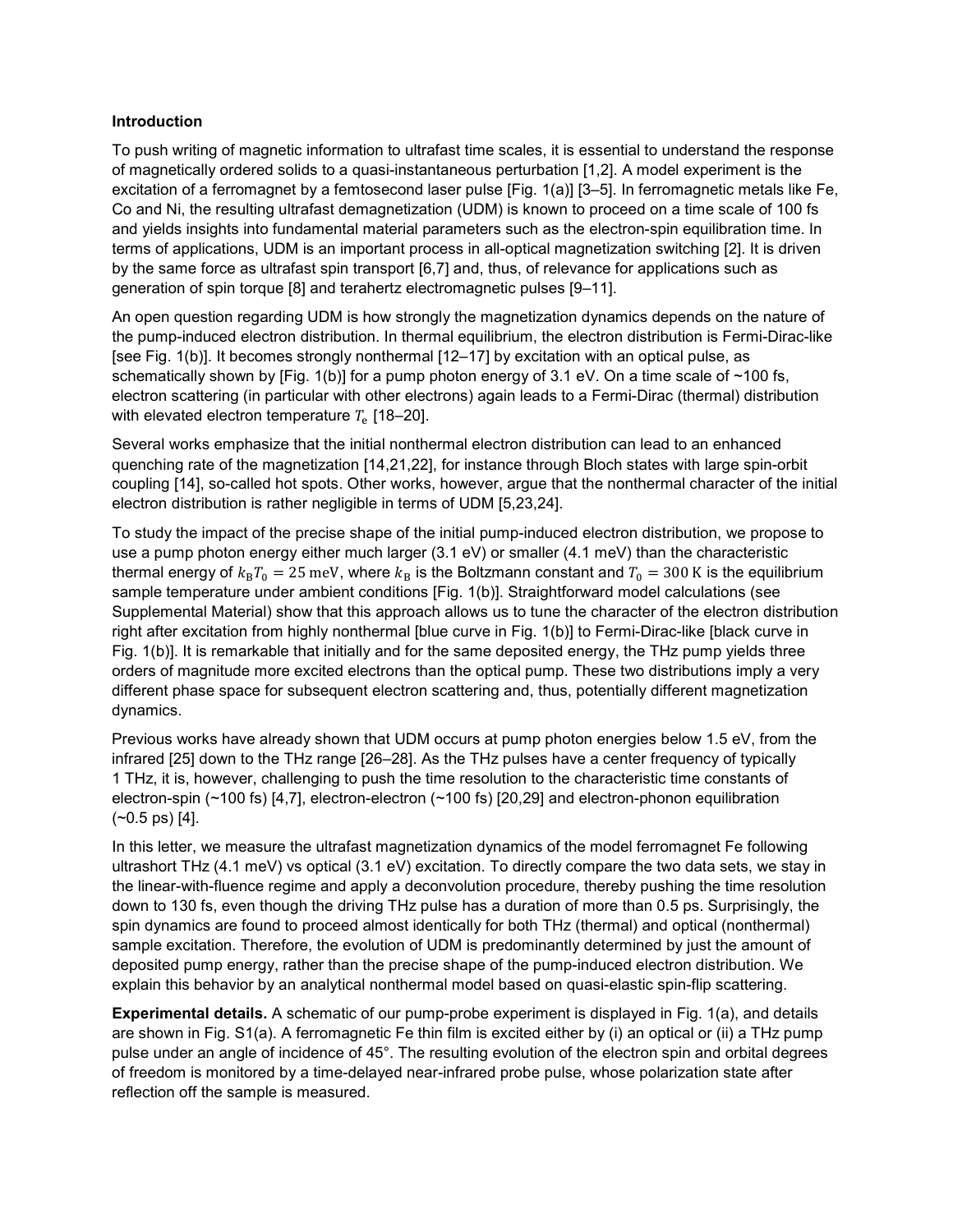As sample, we choose a ferromagnetic Fe thin film on a glass substrate and capped with 3 nm SiO*x*. The Fe-layer thickness of 4 nm is significantly smaller than the attenuation length of the pump ( $\sim$ 80 nm at 1 THz, ~10 nm at 3.1 eV) and the probe (~20 nm) [30]. Together with the insulating substrate, this condition prevents transport due to field gradients along the sample normal. The sample is characterized with THz transmission spectroscopy (Fig. S4) and yields an electron-velocity relaxation time of  $\approx 10$  fs. When the pump is off, the sample magnetization  $M_0 = M_0 u_y$  is in the plane and parallel to the y axis with unit vector  $u_v$  [Fig. 1(a)].

In our setup, all laser pulses are obtained from an amplified Ti:sapphire laser system. The THz pump pulses (photon energy 4.1 meV, duration 500 fs, pulse energy 1 µJ, repetition rate 1 kHz) are generated by optical rectification of amplified laser pulses (1.55 eV, 50 fs, 4 mJ, 1 kHz) in a LiNbO<sub>3</sub> crystal [31,32]. The transient electric field and amplitude spectrum of the THz pulse are, respectively, shown in [Fig. 2(a)]. The optical pump pulses (3.1 eV, 200 fs, 140 nJ, 1 kHz) are obtained by frequency-doubling of the amplified pulses, and their intensity profile is shown in Fig. 2(c) (gray area). Because the refractive index of Fe at ~1 THz is large (~250) [30], the THz pump field inside the Fe film is in-plane to very good approximation.

As probe, we use pulses (1.6 eV, 40 fs, 1 nJ, 80 MHz) from the seed oscillator of the laser system (Fig.S1a) [33,34]. Changes in polarization rotation and ellipticity of the probe upon reflection from the sample are measured by a balanced detection scheme as a function of the delay  $t$  since sample excitation by the pump pulse at  $t = 0$ .

**Expected signals.** The detected signal  $S(t)$ , which equals either the rotation ( $S<sup>rot</sup>$ ) or ellipticity ( $S<sup>ell</sup>$ ) of the probe polarization, is up to linear order in the sample magnetization M given by [35–37]  $S = a \cdot M + b$ . The first term is the magneto-optic Kerr effect (MOKE), where the vector  $a = \partial S/\partial M$  quantifies how strongly the magnetization affects the linear optical properties of the sample. A nonmagnetic contribution  $b$  appears due to a difference between Fresnel reflection coefficients for s and p polarization.

The pump pulse modifies the quantities  $a_0$ ,  $M_0 = M_0 u_v$  and  $b_0$  of the unperturbed sample by  $\Delta a$ ,  $\Delta M$  and  $\Delta b$ , respectively. We, thus, measure the pump-induced signal  $\Delta S = \Delta(a \cdot M + b)$  as a function of t, which equals

<span id="page-5-0"></span>
$$
\Delta S = \Delta(\mathbf{a} \cdot \mathbf{M} + b) = \mathbf{a}_0 \cdot \Delta \mathbf{M} + M_0 \Delta a_y + \Delta b \tag{1}
$$

up to first order in the pump-induced changes. Note that Eq. ([1](#page-5-0)) applies to both MOKE rotation  $S^{\text{rot}}(t)$  and ellipticity  $S<sup>ell</sup>(t)$ . The coupling constants are, however, expected to exhibit disparate dynamics [35–38],  $\Delta a^{\text{rot}}(t) \neq \Delta a^{\text{ell}}(t)$ .

We expect two contributions to  $\Delta M$ : (i) a component  $\Delta M|_{ZT} = \Delta M_z \mathbf{u}_z$  perpendicular to the sample plane, which arises from Zeeman-type torque by the magnetic component  $B<sub>p</sub>(t)$  of the pump field [27,39], and (ii) a contribution  $\Delta M|_{\text{UDM}} = \Delta M_v u_v$  along the direction of the unperturbed  $M_0$  due to UDM [26]. To lowest order, the contributions (i) and (ii) scale linearly and quadratically in the pump field  $E_p$ , respectively. While component (ii) occurs for both THz and optical pump, component (i) oscillates rapidly with the optical pump field and, thus, cannot be time-resolved with our probe.

To suppress effects of third and higher order in  $E_p$ , we choose the absorbed pump fluence below  $0.1$  mJ cm<sup>-2</sup> (see Supplemental Material). To separate the various signal contributions, we alternate the sign of  $M_0$  and THz pump field  $E_p$ . First, measuring for  $\pm M_0$  allows us to separate Δb and  $\Delta(a \cdot M)$  (see Eq. ([1](#page-5-0))). Second, alternating the sign of the THz field  $E_p$  allows us to separate the contributions related to magnetization quenching (linear in  $M_0$ , quadratic in  $E_p$ ) and Zeeman torque (linear in both  $M_0$  and  $E_p$ , see Supplemental Material). Hysteresis-loop measurements of the unexcited sample yield the value of  $a_{0y}M_0$ , which is used to normalize the pump-probe traces (see Supplemental Material and Eq. ([9](#page-14-0))).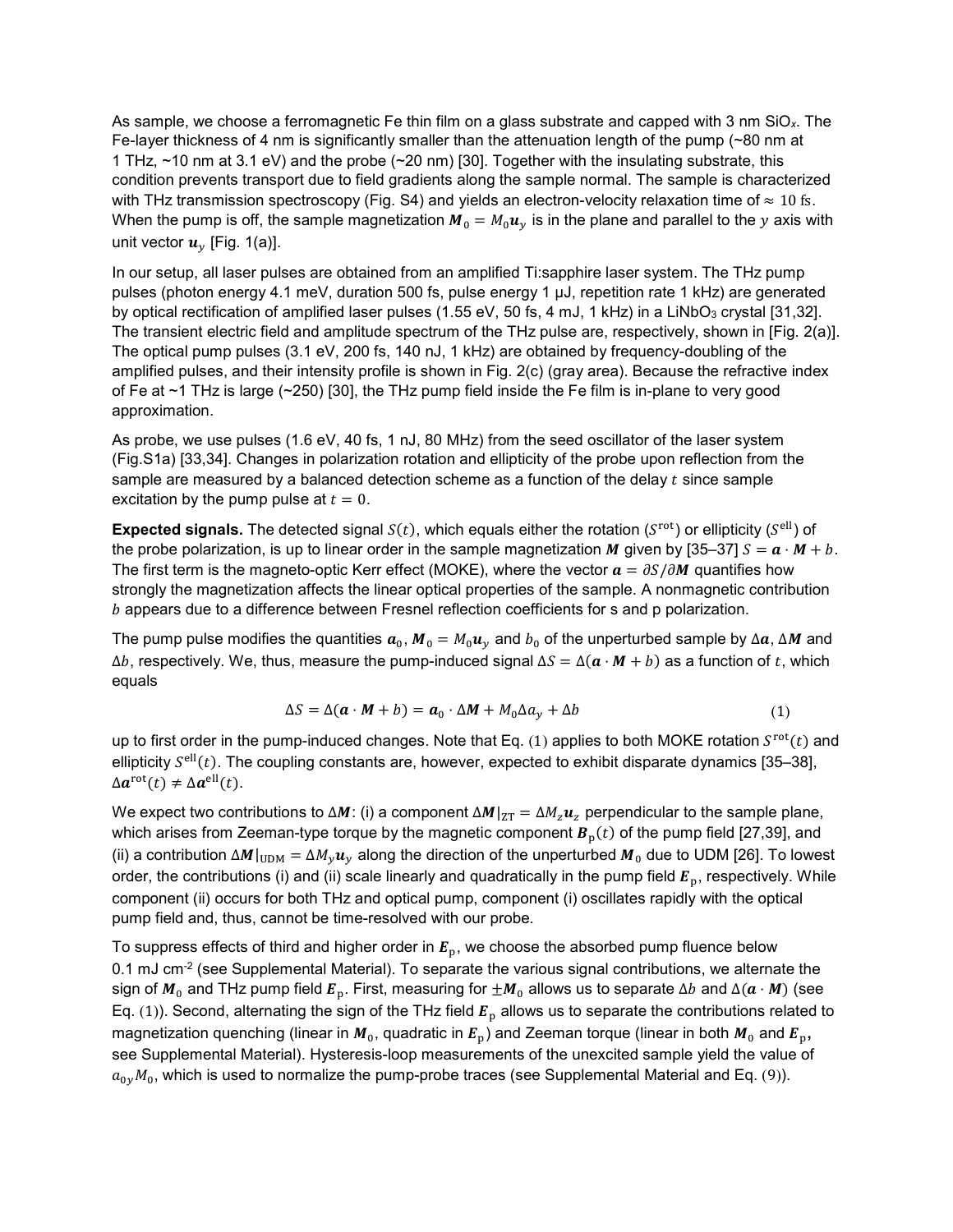**Pump-probe signals.** Figure 2 displays MOKE signals obtained following THz [Figs. 2(a,b)] and optical pumping [Fig. 2(c)]. The full set of the underlying raw data is shown in Fig. S2. All signals depend linearly or quadratically on the pump field amplitude (Fig. S3).

Figure 2(a) shows signals  $\Delta S$  following THz excitation, odd in  $M_0$  and linear in  $E_p$ . Note that rotation and ellipticity signal exhibit the same dynamics, which indicates that we observe exclusively true magnetization dynamics here ( $\Delta a_v = 0$ ). Indeed, in electric-dipole approximation, a pump-induced change  $\Delta a$  odd in  $E_p$  is not allowed in the bulk of our nominally inversion-symmetric Fe thin film. A nonvanishing magnetization change, on the other hand, is only possible in magnetic-dipole approximation and exclusively affects  $M_z$ . This fact is fully consistent with Zeeman torque as the microscopic excitation mechanism, which obeys  $\Delta M\vert_{\rm ZT}\propto B_{\rm p}(t)\times M_0$  (see Supplemental Material). Therefore, by taking the time derivative of the MOKE signals of Fig. 2(a), we consistently obtain a waveform which is proportional to the THz magnetic and electric field inside the Fe film (see Fig. S2b).

Figure 2(b) shows MOKE signals following THz excitation, odd in M and quadratic in  $E<sub>p</sub>$ . The signals rise over the duration of the pump pulse and decays subsequently. The double-peak structure of the THzdriven dynamics coincides with the double peak in the THz intensity profile [shaded area in Fig. 2(b)]. Figure 2(c) displays corresponding signals  $\Delta S$  following optical excitation. Analogous to the THz case, the  $\Delta S$  rise with arrival of the pump and decay subsequently.

Note that the rotation and ellipticity signals in Figs. 2(b) and 2(c) exhibit substantially different dynamics. Therefore, the signal  $\Delta S$  quadratic in the pump field  $E<sub>p</sub>$  contains pump-induced variations  $\Delta a$  of the magneto-optic constants (Eq. ([1](#page-5-0))) and, thus, cannot be interpreted as pure magnetization dynamics. This point is, however, no issue here because we are primarily interested in a comparison of THz and optical pumping. Further below, we will approximately extract  $\Delta M(t)$  from our data.

**Deconvoluting the pump profile.** We aim to compare the signals following optical and THz excitation quadratic in the pump field  $E_{\rm p}$ . This goal is not straightforward as the measured signals depend on the shape of the pump pulse, which is very different for optical and THz excitation [Figs. 2(b,c)]. To solve this issue, we reshape the signals such that they refer to fictitious pump pulses with the same intensity profile. As the relevant signals [Figs. 2(b,c)] are quadratic in  $E_p$ , they can be written as a convolution

<span id="page-6-0"></span>
$$
\Delta S(t) = (H * \boldsymbol{E}_p^2)(t) = \int d\tau \, H(t - \tau) \boldsymbol{E}_p^2(\tau) \tag{2}
$$

of the pump intensity profile  $E_{\rm p}^2(t)$  $E_{\rm p}^2(t)$  $E_{\rm p}^2(t)$  and the intrinsic response  $H(t)$  of the system. Equation (2) implies that the two interactions with the pump field ( $E_p(\tau_1)$  and  $E_p(\tau_2)$ ) occur with negligible delay ( $\tau_2 - \tau_1 = 0$ ). This assumption is reasonable because the memory time is given by the dephasing of electronic states at optical frequencies ( $\sim$ 20 fs in metals [40]) and the transport relaxation time ( $\sim$ 10 fs in our sample, see Fig. S4) for THz excitation.

Deconvolution of Eq. ([2](#page-6-0)) is possible because the  $E_\mathrm{p}^2(t)$  are precisely known. The procedure is detailed in the Supplemental Material and Fig. S5. It delivers a deconvoluted signal  $\Delta S_{\rm dec}(t)=(\bm{E}_{\rm fic}^2*H)(t)$  that would be obtained for a fictitious pump pulse whose intensity profile  $\pmb{E}^2_\text{fic}$  is shown by the grey area in Fig. 3. By using this approach, we can push the time resolution of all signal traces down to the same value of 130 fs, even though the driving THz pulse is about 0.5 ps wide [Fig. 2(b)]. Because the signals Δ $S_{\rm dec}$  are linear in  $E^2_{\rm p}$ , we scale the THz signals to match the optical traces at a delay of  $t\approx 2$   ${\rm ps}$ , where electron and phonon baths should be almost fully thermalized [4].

Figure 3 shows that optical- and THz-pump-induced signals exhibit very similar dynamics. This remarkable finding is consistent with the raw signals of Fig. 2, whose shapes agree quite well, apart from differences during overlap of pump and probe pulses around  $t = 0$ . The additional oscillations seen on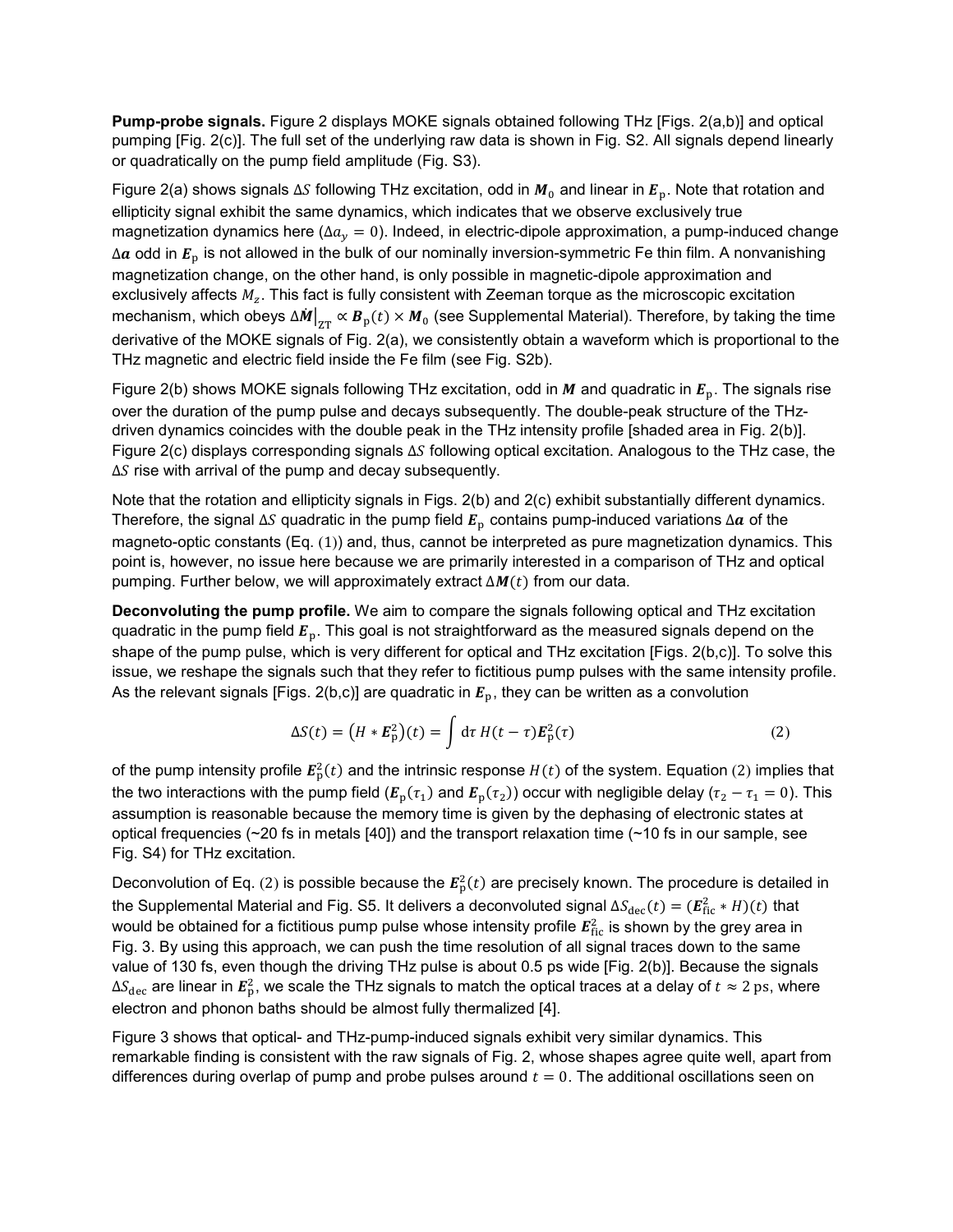top of  $\Delta S_{\text{dec}}$  (Fig. 3) are a consequence of the deconvolution procedure, which amplifies high-frequency noise components.

To summarize, optical and THz pump pulses are found to induce almost identical dynamics of the MOKE signal (Eq. ([1](#page-5-0))). Therefore, the dynamics of the magnetization is almost identical, too. This observation is surprising because (i) the number of initially photoexcited non-thermal electrons differ by three orders of magnitude (see above), and (ii) the distribution  $\Delta n(\epsilon,t)$  of those carriers is strongly different (see Fig. 1). Thus, the data of Fig. 3 indicates that thermalization of electrons and their exact distribution after excitation do not play a dominant role in UDM on the scale of our time resolution of 130 fs.

**Model.** To understand this observation, we model UDM by spin-flip scattering of electrons [Fig. 4(a)]. Following Refs. [5,41], we assume that the dominant scattering events arise from impurities and phonons and are, therefore, approximately elastic. For an isotropic electron distribution, the occupation number  $n^{\sigma}(\epsilon,t)$  of a spin-up ( $\sigma = \uparrow$ ) or spin-down ( $\sigma = \downarrow$ ) Bloch state only depends on its energy  $\epsilon$  and on time t.

As indicated by Fig. 4(a), the rate of change of the electron occupation  $n^{\uparrow}(\epsilon,t)$  of a spin-up Bloch state with energy  $\epsilon$  due to elastic spin-flip scattering is proportional to  $n^\intercal D^\intercal$  and the number  $(1-n^\downarrow)D^\downarrow$  of unoccupied spin-down states at the same energy  $\epsilon$ , minus an analogous term for the reverse process. Here,  $D^{\sigma}(\epsilon)$  is the spin-dependent electronic density of states, and each transition is weighted with its squared matrix element  $P(\epsilon)$ . The rate of change in the magnetization  $M \propto \int d\epsilon (D^\dagger n^\dagger - D^\dagger n^\dagger)$  is, therefore, given by

<span id="page-7-0"></span>
$$
\dot{M} \propto -2 \int d\epsilon \left( \Delta n^{\dagger} - \Delta n^{\dagger} \right) D^{\dagger} D^{\dagger} P_{\rm sf}, \tag{3}
$$

where  $\Delta n^{\sigma}(\epsilon,t)$  denotes the pump-induced change in the occupation number  $n^{\sigma}$ . In the linear fluence regime of our experiment (see Fig. S3), the weighting factor  $(D^\top D^\downarrow P_\text{sf})(\epsilon,t)$  can be evaluated for the unexcited sample and is, thus, time-independent.

To explore Eq. ([3](#page-7-0)), we consider two instructive scenarios right after excitation by the pump (photon energy  $\hbar\omega_p$ ). First, we assume that  $P_{sf}$ ,  $D^{\uparrow}$  and  $D^{\downarrow}$  are all independent of energy [Fig. 4(a)]. In the spin-up subset, the pump generates holes below and electrons above the Fermi level  $\mu_0$ . Because  $P_{\rm sf}D^{\dagger}D^{\downarrow}$  is constant with respect to  $\epsilon$ , a spin-flip transition of an excited spin-up electron into a spin-down state is as likely as that of an excited spin-up hole. An analogous argumentation for the spin-down channel shows that no net magnetization change occurs. Therefore, an energy-dependent product  $D^\intercal D^\downarrow P_{\rm sf}$  is essential to obtain a magnetization change.

Consequently, in the second scenario [Fig. 4(b)], we allow the spin-down density of states to depend on energy linearly, that is,  $D^{\downarrow}(\epsilon) = D^{\downarrow}(\mu_0) + \gamma^{\downarrow} \cdot (\epsilon - \mu_0)$ . From Fig. 4(b), we see that the excited spin-up electrons can scatter into a larger number of spin-down states than the excited spin-up holes. Therefore, the monotonic increase of  $D^{\downarrow}(\epsilon)$  with energy  $\epsilon$  enables magnetization quenching.

Note that the number of final spin-down states for spin-up electrons minus the analogous number for spin-up holes scales with  $D^{\downarrow}(\epsilon + \hbar\omega_{\rm p}) - D^{\downarrow}(\epsilon) = \gamma^{\downarrow}\cdot\hbar\omega_{\rm p}.$  On the other hand, the number of pump-excited spin-up electrons is proportional to  $W_{\rm p}^{\gamma}/\hbar\omega_{\rm p}$ , where  $W_{\rm p}^{\gamma}$  is the pump-pulse energy that is absorbed by spin-up electrons. Therefore, the impact of the pump photon energy  $\hbar\omega_p$  cancels, and the demagnetization rate is only determined by  $W_{\rm p}^{\rm \scriptscriptstyle T}.$  This reasoning is illustrated in Fig. 4(b) for the two pump energies  $\hbar\omega_{\rm p}$  and  $\hbar\omega_{\rm p}/2$ .

The preceding consideration can be extended to any pump-induced variation  $\Delta n^{\sigma}$  of the electron distribution (see Supplemental Material and Ref. [7]). Assuming that no magnetization quenching has occurred yet ( $\Delta M = 0$ ), we find that the quenching rate  $\dot{M}$  is proportional to a weighted average of the energy the pump pulse has deposited in the spin-up and spin-down electrons, independent of the precise shape of the electron distribution (Supplemental Eqs. ([31](#page-17-0)) and ([33](#page-17-1))).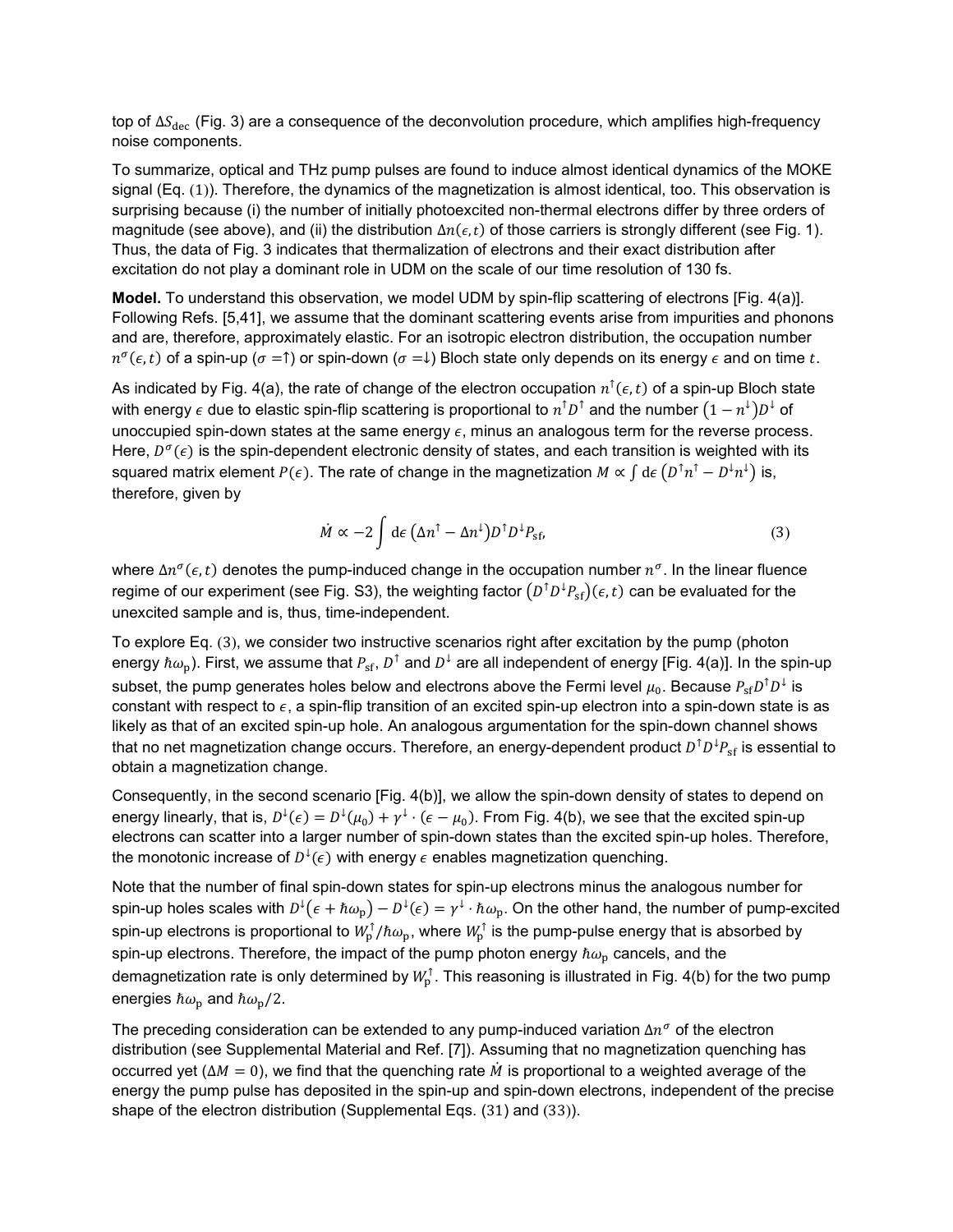More generally, one can assign generalized temperatures  $T_0 + \Delta \tilde{T}^{\sigma}(t)$  to the instantaneous electron distributions  $n_0 + \Delta n^{\sigma}(\epsilon, t)$ . They reduce to the familiar temperatures when the two distributions  $n_0 + \Delta n^{\sigma}$ are Fermi-Dirac functions (see Supplemental Eq. ([21](#page-15-0))). Assuming that the generalized temperatures of spin-up and spin-down electrons equilibrate rapidly, the electrons can be described by one common excess temperature  $\Delta T_{\rm e}=\Delta T^{\rm t}=\Delta T^{\rm t}$ , which is directly proportional to the instantaneous excess energy of all electrons (see Supplemental Eq. ([33](#page-17-1))). In this case and for a  $\delta(t)$ -like pump pulse, the evolution of the magnetization can be shown (Supplemental Eq. ([32](#page-17-2))) to proceed according to

<span id="page-8-0"></span>
$$
\Delta M(t) \propto \int_0^\infty dt \ e^{-\Gamma_{\text{es}}\tau} \Delta \tilde{T}_e(t-\tau), \tag{4}
$$

where  $\rm \Gamma_{es}$  is the inverse time constant of electron-spin equilibration. If, for example,  $\rm \Delta\it \tilde{T}_{e}$  changes step-like, ΔM will adapt to the new temperature with time constant  $\varGamma_{\text{es}}^{-1}.$ 

The dynamics of  $\Delta \tilde{T}_{\rm e}$  can be described by the familiar two-temperature model [42], even though  $T_0+\Delta \tilde{T}_{\rm e}$ is a generalized temperature (see Supplementary Eq. ([37](#page-18-0))). We conclude that the dynamics of  $\Delta\bar{T}_{\rm e}$  and, thus,  $\Delta M$  are determined by the electronic excess energy, independent of the way it was deposited.

**Magnetization dynamics.** To extract the pure magnetization dynamics  $\Delta M(t) = \Delta M(t) u_v$  from the transient MOKE rotation and ellipticity signals of Fig. 3, we use the procedure of Ref. [37] and the Supplemental Material. The resulting  $\Delta M(t)/M_0$  curves are displayed in Fig. 5. As expected from the MOKE signals (Fig. 3),  $\Delta M(t)$  proceeds almost identically for optical and THz excitation. The slight differences in the observed dynamics may appear due to uncertainties in the  $\Delta M(t)$  extraction and deconvolution.

To compare the experimentally determined  $\Delta M(t)$  with our model result (Eq. ([4](#page-8-0))), we assume that the dynamics of the electronic excess energy proceeds according to  $\Delta\tilde{T}_{\rm e}(t)\propto\Theta(t)[(1-R){\rm e}^{-\int_{\rm e}^t}+R]$ . Here, Θ( $t$ ) is the Heaviside step function,  $\varGamma_{\rm ep}^{-1}$  is the time constant of electron-phonon equilibration, and  $R$  is the ratio of electronic and total heat capacity of the sample. With this input, Eq. ([4](#page-8-0)) yields

<span id="page-8-1"></span>
$$
\Delta M(t) \propto \Theta(t) \left[ \frac{\Gamma_{\text{es}} - R\Gamma_{\text{ep}}}{\Gamma_{\text{es}} - \Gamma_{\text{ep}}} e^{-r_{\text{es}}t} - \frac{(1 - R)\Gamma_{\text{es}}}{\Gamma_{\text{es}} - \Gamma_{\text{ep}}} e^{-r_{\text{ep}}t} - R \right].
$$
\n(5)

To account for our non- $\delta(t)$ -like pump pulse, Eq. ([5](#page-8-1)) is convoluted with the pump-intensity profile  $\pmb{E}^2_{\text{fic}}(t)$ (Fig. 3). We fit the resulting function to the measured  $\Delta M(t)$  jointly for both THz and optical pump, where  $r_{\rm es}$ ,  $r_{\rm ep}$ , R, a global scaling factor and a rigid time shift are free parameters. For the best fit (black solid curve in Fig. 5), we obtain  $\Gamma_{\rm es}^{-1} = 27 \pm 9$  fs,  $\Gamma_{\rm ep}^{-1} = 670 \pm 50$  fs and  $R = 0.46 \pm 0.01$ .

The value of  $\Gamma_{\rm es}^{-1}$  is approximately compatible with the electron-spin equilibration time found previously [4]. We note, however, that the value of  $\mathit{\mathit{\Gamma}_{es}^{-1}}$  comes with significant uncertainty because it heavily relies on the procedure we used to extract  $\Delta M(t)$  and because the duration of our fictitious pump pulse is significantly longer. The extracted value of  $\mathit{\Gamma}^{-1}_{\mathrm{ep}}$  is consistent with measurements of transient anisotropic reflectance  $\Delta b(t)$  (see Eq. ([1](#page-5-0)) and Fig. S6), whose decay is a monitor of electron-phonon equilibration [20], and with results from time-resolved photoelectron spectroscopy [43].

The value of  $R$  obtained from the fit is much larger than the ratio of electronic and total heat capacity, which is about 0.06 for Fe [44]. This discrepancy is quite common for MOKE probing of UDM [4,5] and arises from the relatively large signal amplitude that remains after electrons and phonons have equilibrated ( $t > 2$  ps in Figs. 3, 5). We attribute this effect to the pump-induced variation  $\Delta a_{\nu}$  of the magneto-optic constants (Eq. ([1](#page-5-0))). The extraction procedure [37] of  $\Delta M = \Delta M_v$  is designed to remove contributions of the increased electron temperature to  $\Delta a_y$ , which prevail directly after sample excitation. However, it likely does not cancel contributions due to the increased phonon temperature, which may become significant once electrons and phonons have thermalized.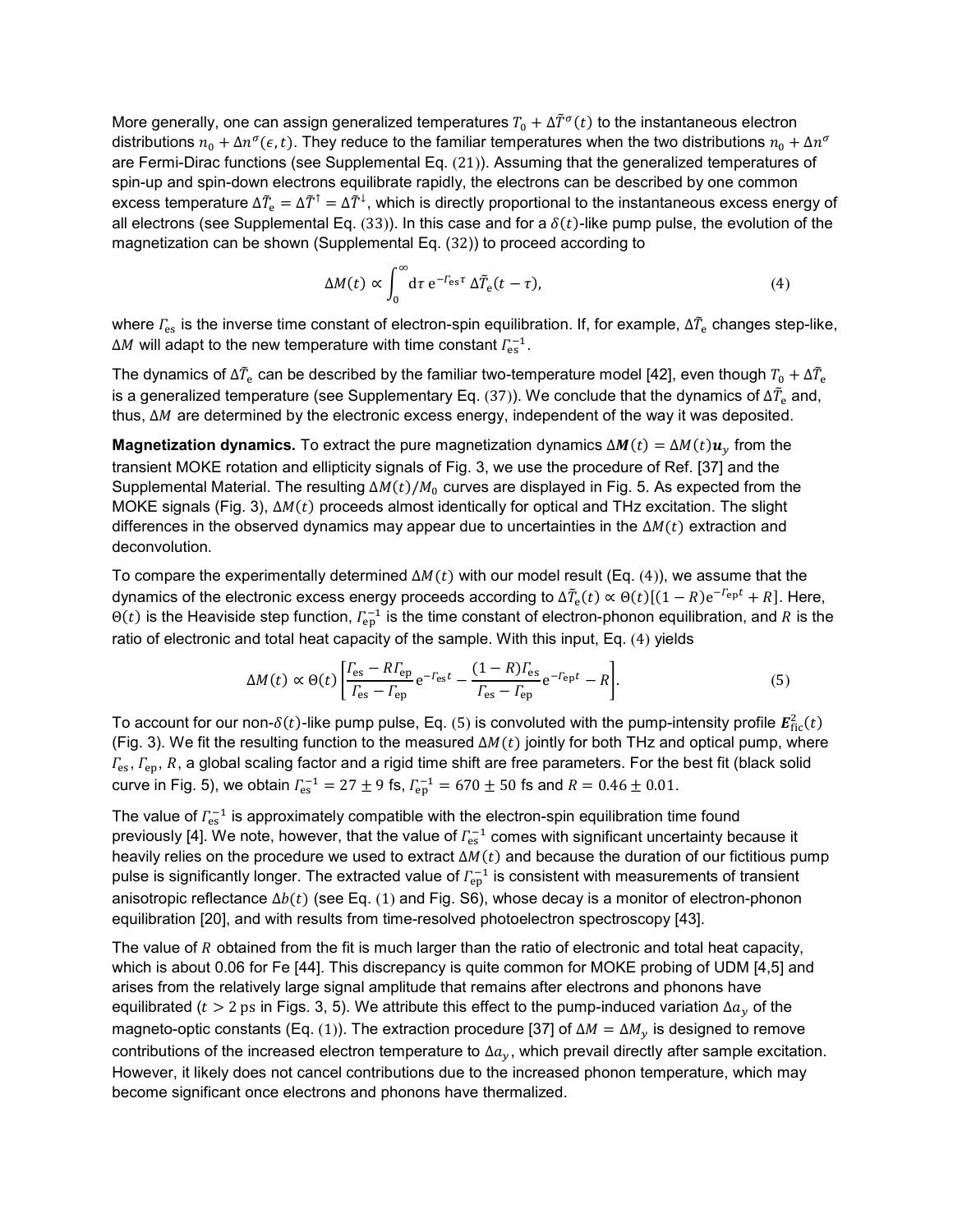**Discussion.** We observe almost identical magnetization dynamics of an Fe thin film following excitation by an optical and by a THz pump pulse (see Figs. 3, 5). This behavior is remarkable because the two pump pulses induce a very different transient state of the material. First, the THz pump pulse (photon energy of 4 meV) generates three orders of magnitude more electron-hole pairs than the optical pump (photon energy of 3.1 eV). Second, while excitation by the THz pulse merely results in a Fermi-Dirac electron distribution at elevated temperature, the optical pump induces a highly nonthermal electron distribution [Fig. 1(b)]. We are able to explain the identical dynamics following optical versus THz excitation by phase-space arguments for quasi-elastic spin-flip scattering [Fig. 4(b)].

Note that identical dynamics following optical versus THz excitation would also be observed if the optically induced nonthermal electron distribution relaxed (thermalized) to a Fermi-Dirac-type distribution much faster than the time resolution (~130 fs) of our experiment. This scenario appears, however, rather unlikely in view of known electron thermalization times  $\rm \Gamma_{ee}^{-1}$  of d-type metals such as Ni (~100 fs) [45,46], Fe (~100 fs) [47], Ru (~140 fs) [19], Pt (~100 fs) [20], Au (~1 ps) [48] or other metals like Gd (~100 fs) [18].

If electron thermalization was relevant for UDM, we would have to convolute the generalized temperature in Eq. ([4](#page-8-0)) with a function that delays the rise of  $\Delta T_{\rm e}$  by  $\Gamma_{\rm ee}^{-1}=100$  fs. To mimic this behavior, we first fit the THz-excitation data (for which electron thermalization is not relevant) in Fig. 5 with Eq. ([5](#page-8-1)) and subsequently convolute the best fit by  $H_{\rm ee}(t) = \Gamma_{\rm ee} \Theta(t) e^{-\Gamma_{\rm ee} t}$ . The resulting curve (black dotted line) drops significantly more slowly than the measured one and, thus, cannot describe the optical-excitation data. We conclude that electron thermalization is not relevant for UDM of Fe, consistent with our theoretical model (Eq. ([4](#page-8-0))).

Interestingly, the difference between rotation and ellipticity signals shows that pump-induced changes  $\Delta a(t)$  in the magneto-optic coefficients contribute significantly to the measured MOKE signal, also after deconvolution (Fig. 3). This observation and the identical observed dynamics of the MOKE signals following optical and THz excitation (Fig. 3) suggest that  $\Delta a(t)$  also scales with the electronic excess energy, independent of the shape of the electron and, possibly, phonon distribution. An analogous statement can be made for the dynamics of the non-magnetic signal contribution  $\Delta b(t)$  (see Eq. ([1](#page-5-0)) and Fig. S7).

We emphasize that optical and THz excitation of metals do not always induce identical spin dynamics. An important example is the ultrafast spin Seebeck effect in stacks of yttrium iron garnet (YIG) and Pt thin films. Excitation of the Pt layer leads to a spin current from YIG to Pt, whose magnitude is the largest when the excited electron distribution in Pt has relaxed to a Fermi-Dirac distribution [20].

**Conclusions.** We have shown that both optical and THz excitation of a ferromagnetic Fe thin film result in identical magnetization dynamics, even though the two pulses induce very different changes in the electron distribution directly after absorption. Phase-space considerations of quasi-elastic spin-flip scattering can consistently explain our observations. They show that the UDM dynamics are determined by the electronic excess energy, independent of the way it was deposited.

Our results are also interesting from an applied viewpoint. First, the speed of UDM is not limited by carrier multiplication [20]. Second, because ultrafast spin transport is driven by the same force as UDM [6,7], it should exhibit the same dynamics, independent of the photon energy of the pump pulse. Such behavior was indeed reported recently [10,11].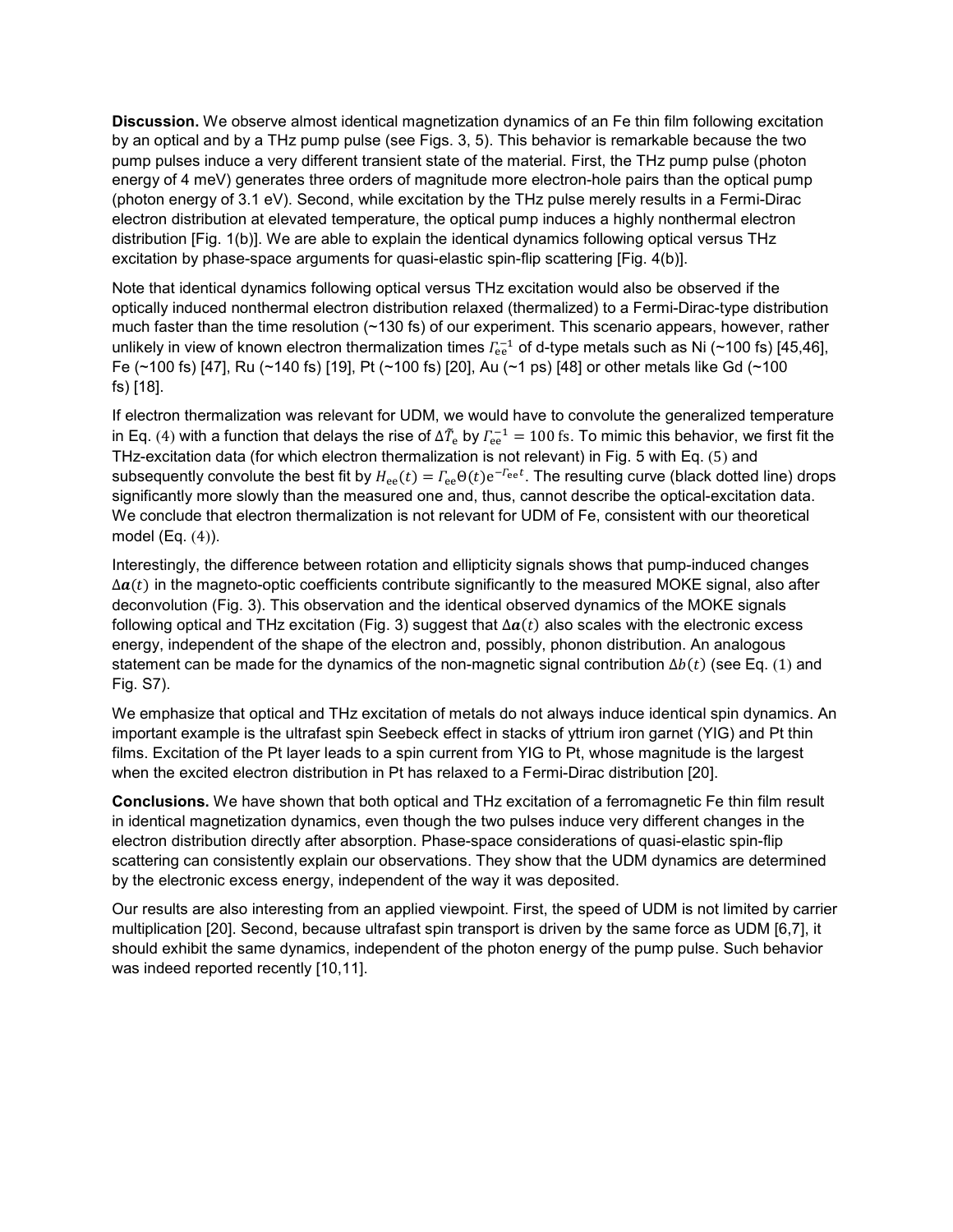## **Supplemental material**



Figure S1. (a) Experimental setup for measuring UDM with optical pump pulses (mean photon energy 3.1 eV) and terahertz pump pulses (4.1 meV). (b) Electric field of a terahertz pulse measured by electrooptic sampling (EOS) in quartz and corrected for the quartz response function (red) and derived from the Zeeman contribution to the ultrafast MOKE signal (blue). (c) Hysteresis loops of MOKE rotation and ellipticity with the magnetization along the  $y$  axis [see Fig. 1(a)].



Figure S2. Raw signals measured for all possible combinations of magnetization and terahertz field directions for (a) optical and (b) terahertz pump. By suitable linear combinations of the traces, we separate different contributions in the dynamics after (c) optical and (d) terahertz excitation.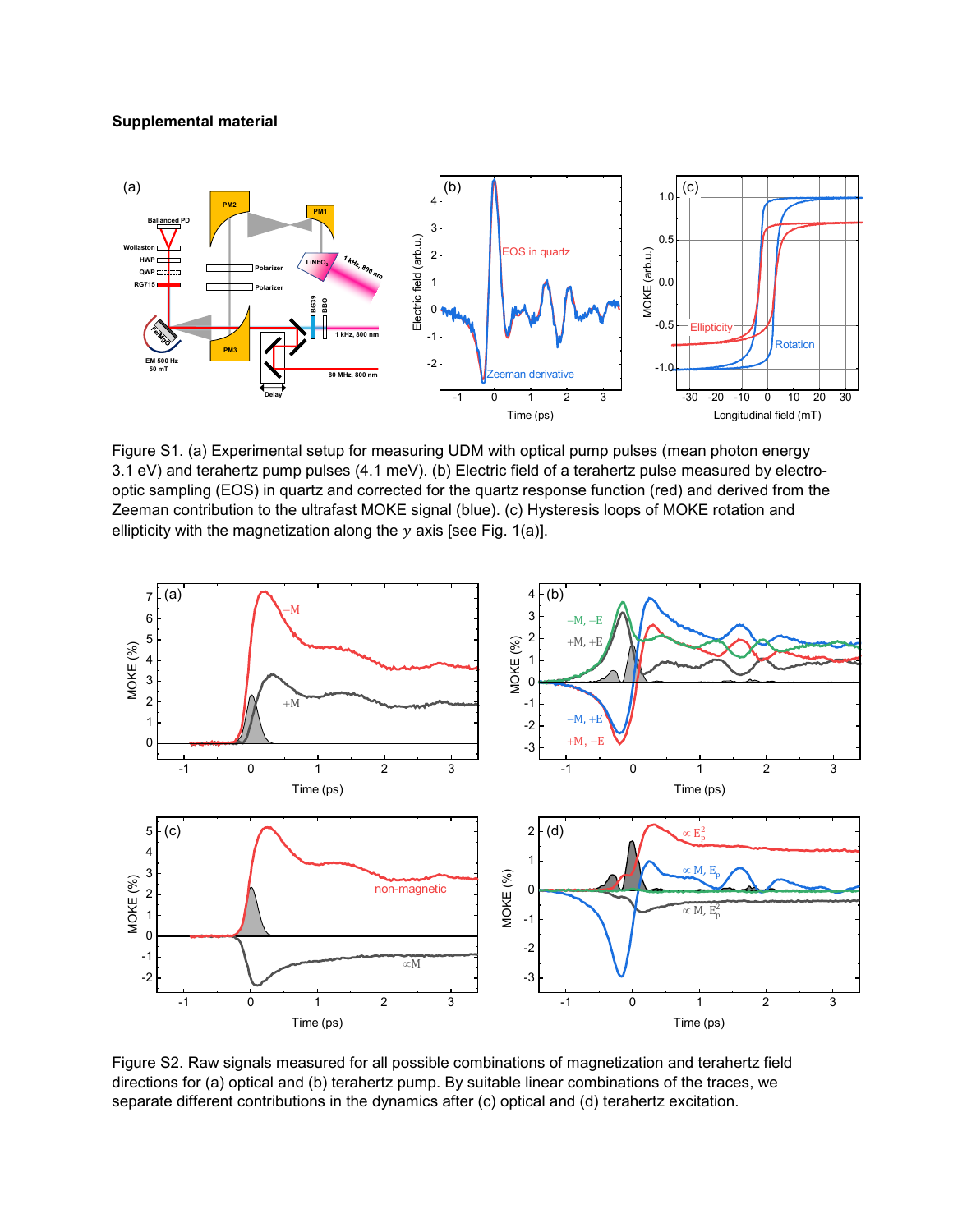

Figure S3. (a,b) Normalized rotation and ellipticity signals odd in  $M_0$  for several incident fluences of optical pump [panel (a)] and THz pump [panel (b)]. (c,d) Maximum transient MOKE rotation as a function of incident pump fluence for optical [panel (c)] and THz excitation [panel (d)]. Red lines are guide to the eye, and filled symbols indicate fluences chosen for the analysis.



Figure S4. (a) Measured THz transmission  $T(\omega)$  of the sample (black) for normal incidence and extracted absorptance  $A_{THz}(\omega)$ . (b) THz conductivity  $\sigma(\omega)$  fitted with the Drude model, yielding electron scattering time of  $~8$  fs.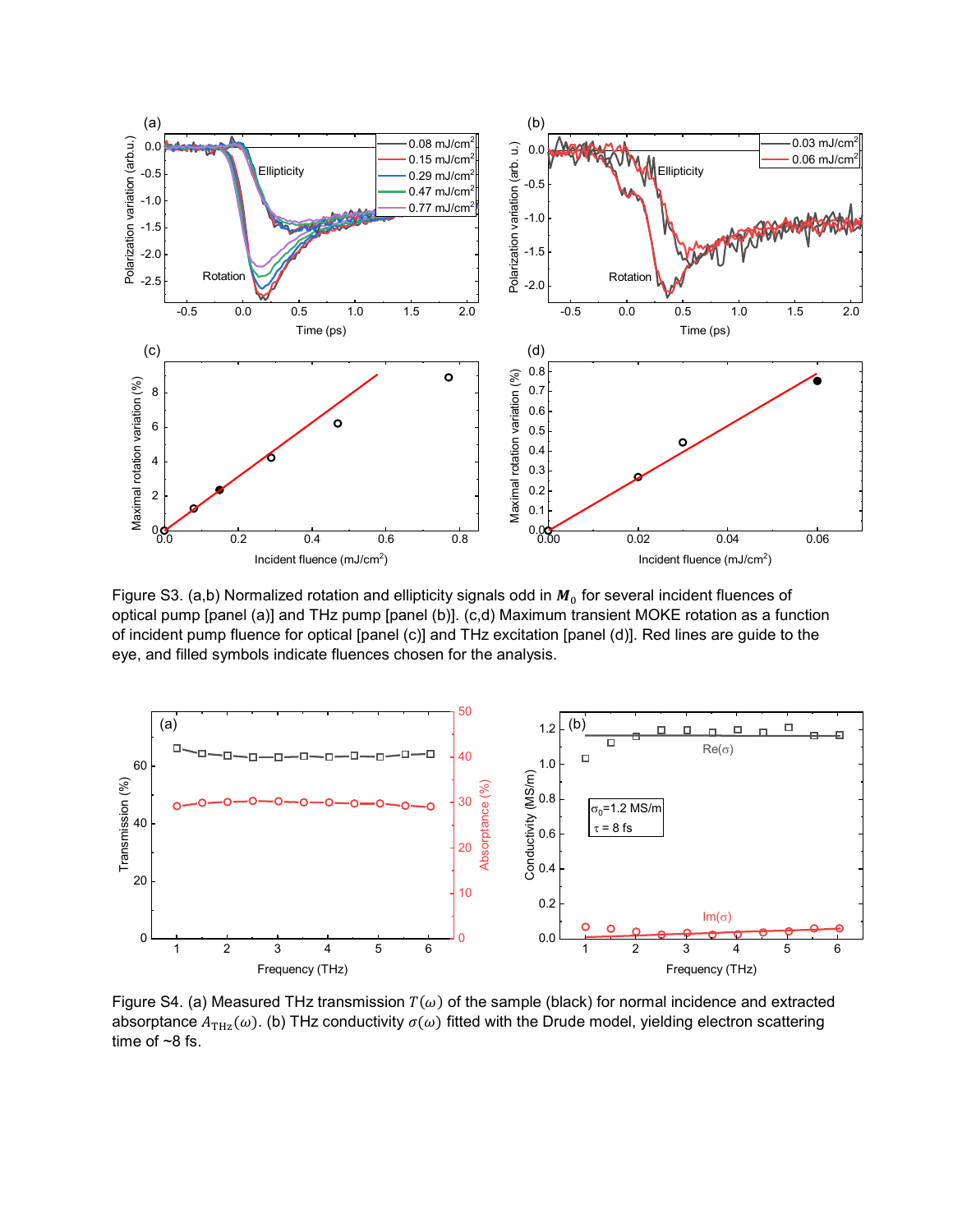

Figure S5. Normalized pump pulses in (a) time and (b) frequency domain for optical (black), THz (red) and fictitious pump pulse (blue). The cut-off frequency of  $E^2_{\rm fic}(t)$  is set to 8 THz. (c) Deconvoluted odd-in- $M_0$  MOKE rotation signal for THz pump and different cut-off frequencies together with raw signal (black).



Figure S6. MOKE signals even in  $M_0$  and  $E_p$  after deconvolution for optical and THz pump. They correspond to  $\Delta b(t)$  of Eq. ([1](#page-5-0)). A joint exponential fit after 0.4 ps provides the value of the electronphonon thermalization time  $\varGamma_{\rm ep}^{-1}$ , which is very similar to the one obtained from magnetic signals (Fig. 5).



Figure S7. Extraction of  $\Delta M(t)$  from MOKE rotation and ellipticity signals for different parameter g values.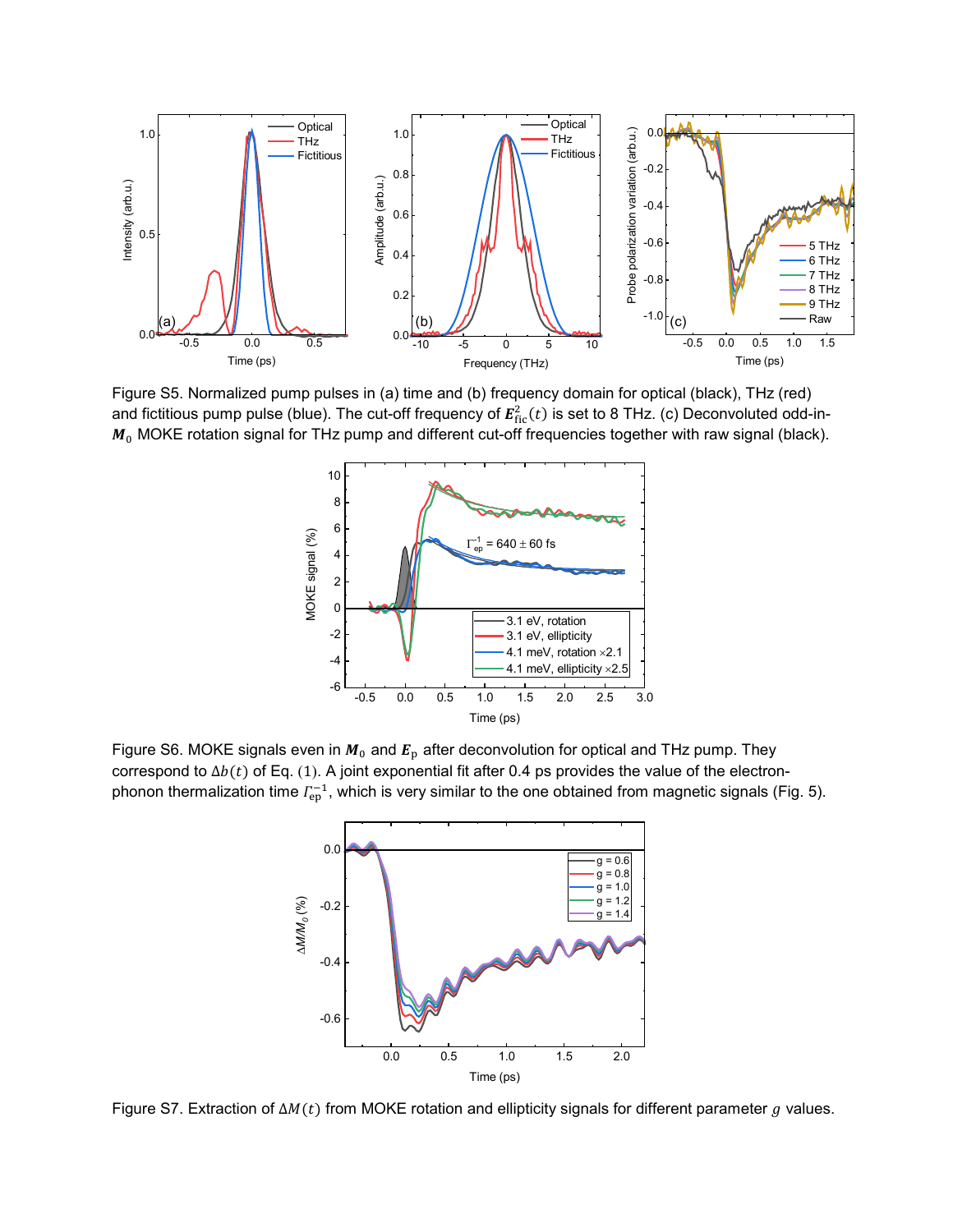**Setup details.** For generation of the pump pulses, we use an amplified Ti:sapphire system. Optical pump pulses (spot diameter 200 µm, photon energy 3.1 eV, repetition rate 1 kHz, p-polarized) are generated by frequency doubling of the laser output in the BBO crystal. The THz pulses (900 µm, 4.1 meV, 1 kHz, ppolarized) are generated by tilted-wavefront-type optical rectification in a LiNbO<sub>3</sub> crystal and focused on the sample using three parabolic mirrors (see Fig. S1a). For the probe pulses, we use the output of the amplified system seed oscillator (100 µm, 1.6 eV, 80 MHz, polarized at 3° out of the s axis).

The paths of probe and optical pump are combined by means of a dichroic mirror. The probe is reflected from the magnetized sample [Fig. 1(a)] and directed into the balanced detection. An optional quarter waveplate serves to switch between measurements of probe rotation and ellipticity. The polarity of the external magnetic field (magnitude 40 mT) is alternated at a rate of 500 Hz. We use two THz polarizers to alternate the polarity of the THz pulse. A set of filters serves to block the fundamental after the BBO crystal and to block the optical pump after reflection from the sample.

**Sample details.** The Fe thin-film was grown by electron-beam evaporation at a rate of 0.2 Å s<sup>−1</sup> and a base pressure in the 10<sup>-9</sup> mbar range. The film has in-plane magnetic anisotropy. Hysteresis loops of  $M_v$ as measured by the longitudinal MOKE are shown in Fig. S1(с).

**THz transmission spectroscopy.** The THz conductance of the Fe thin film was determined by THz transmission spectroscopy [49,50], in which we measure THz fields  $E_{\text{Fe}||\text{sub}}$  and  $E_{\text{sub}}$  through the sample Fe||sub (Fe film on substrate) and the substrate (sub) without Fe film, respectively. In the frequency domain, the ratio  $T(\omega)$  of the two fields obeys

$$
T(\omega) = \frac{E_{\text{Fe}||\text{sub}}(\omega)}{E_{\text{sub}}(\omega)} = \frac{n_a(\omega) + n_{\text{sub}}(\omega)}{n_a(\omega) + n_{\text{sub}}(\omega) + Z_0 G(\omega)},
$$
(6)

where  $n_a(\omega) \approx 1$  and  $n_{sub}(\omega) \approx 2.1$  are the known refractive indices of air and the glass substrate [51], respectively [see Fig. 2(a)], and  $Z_0 \approx 377 \Omega$  is the free-space impedance. The conductance  $G(\omega) = \sigma(\omega) d$ of the nominally homogeneous Fe film is given by the product of its conductivity  $\sigma(\omega)$  and thickness  $d =$ 4 nm. We, thus, obtain

<span id="page-13-1"></span><span id="page-13-0"></span>
$$
G(\omega) = \frac{n_a(\omega) + n_{\text{sub}}(\omega)}{Z_0} \left[ \frac{1}{T(\omega)} - 1 \right],\tag{7}
$$

from which the conductivity  $\sigma(\omega) = G(\omega)/d$  is obtained. Results of the THz transmission measurements are shown in Fig. S4. By fitting the conductivity with a Drude model [see Fig. S4(b)], we obtain an electron velocity relaxation time of approximately 8 fs.

**Processing of raw signals.** The measured pump-induced signals are probe rotation/ellipticity changes [see Fig.S1(a)] with respect to the equilibrium value, when no pump is applied  $\Delta S(t) = S(t) - S_0$ . The signals are recorded for two opposite magnetizations  $\pm M_0$  of the Fe film and two opposite pump fields  $\pm E_p(t)$  in the case of THz pumping [Fig. S2(a,c)]. To separate various contributions by their parity with respect to  $M_0$  and  $E_p$ , we take corresponding sums (even parity) and differences (odd parity) of these signals. For example, to separate the contribution linear in  $M_0$  and quadratic in  $E_p$  (which corresponds to UDM), we use

$$
4\Delta S^{M_0, E_P^2}(t) = \Delta S(t, +M_0, +E_p) - \Delta S(t, -M_0, +E_p) + \Delta S(t, +M_0, -E_p) - \Delta S(t, -M_0, -E_p)
$$
(8)

and similarly for all other contributions [Fig. S2(b,d)].

The signals corresponding to UDM can be normalized by the height of the MOKE hysteresis loop given by  $S_0(M_0) - S_0(-M_0) = 2a_{0y}M_0$ . Based on Eq. ([1](#page-5-0)), such normalization yields relative variations of magnetization and magneto-optical constant: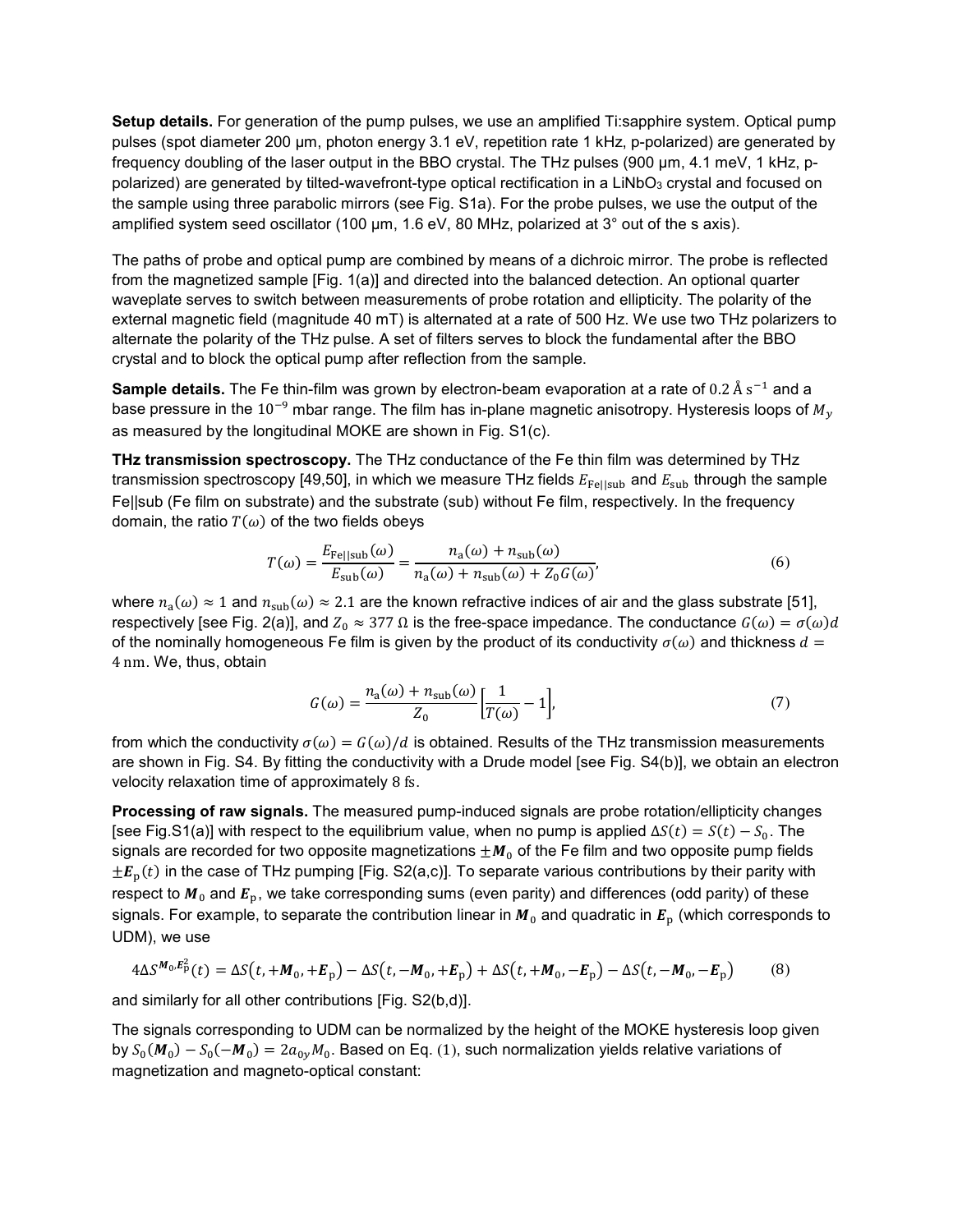<span id="page-14-0"></span>
$$
\frac{2\Delta S^{M_0,E_P^2}(t)}{S_0(+M_0)-S_0(-M_0)} = \frac{a_0}{a_{0y}} \cdot \frac{\Delta M(t)}{M_0} + \frac{\Delta a_y(t)}{a_{0y}} = \frac{\Delta M_y(t)}{M_0} + \frac{\Delta a_y(t)}{a_{0y}}.
$$
(9)

Similar to the odd-in- $M_0$  responses, we perform the analysis for the non-magnetic responses (even in  $M_0$ and  $E<sub>p</sub>$ ) and directly compare them for optical and THz pump.

**Absorbed fluences.** To determine the THz absorptance  $A_{THz}(\omega)$  of the Fe film, we take advantage of the THz transmission measurements. The absorbed power per volume is given by  $dP_{\rm abs}/dV =$  $|E_{\rm Fe}(\omega)|^2$  Re  $\sigma(\omega)$  /2. The approximately homogeneous THz pump field  $E_{\rm Fe}(\omega)$  within and directly behind the Fe film is related to the incident field  $E_{inc}(\omega)$  and the measured  $T(\omega)$  (Eq. ([6](#page-13-0))) through  $E_{Fe}(\omega)$  =  $2n_a(\omega)T(\omega)E_{\text{inc}}(\omega)/[n_a(\omega) + n_{\text{sub}}(\omega)]$ , whereas  $\sigma(\omega) = G(\omega)/d$  is obtained from Eq. ([7](#page-13-1)). Integration of  $dP_{\text{abs}}/dV$  from  $z = 0$  to  $d$  yields the absorbed power per sample area,

<span id="page-14-1"></span>
$$
\frac{dP_{\rm abs}}{dA} = \frac{|E_{\rm inc}(\omega)|^2}{2Z_0} \left| \frac{2n_a(\omega)T(\omega)}{n_a(\omega) + n_{\rm sub}(\omega)} \right|^2 \text{Re}\left\{ \left[ \frac{1}{T(\omega)} - 1 \right] [n_a(\omega) + n_{\rm sub}(\omega)] \right\}.
$$
 (10)

By assuming a real-valued  $n_a(\omega)$ , the power flux  $dP_{\text{inc}}/dA$  of the incident wave can be written as  $n_{\rm a}(\omega)|E_{\rm inc}(\omega)|^2/2Z_0$ , and with Eq. ([10](#page-14-1)), its absorbed fraction becomes

$$
A_{\text{THz}}(\omega) = \frac{\mathrm{d}P_{\text{abs}}/\mathrm{d}A}{\mathrm{d}P_{\text{inc}}/\mathrm{d}A} = n_{\text{a}}(\omega) \left| \frac{2T(\omega)}{n_{\text{a}}(\omega) + n_{\text{sub}}(\omega)} \right|^2 \text{Re}\left\{ \left[ \frac{1}{T(\omega)} - 1 \right] [n_{\text{a}}(\omega) + n_{\text{sub}}(\omega)] \right\}.
$$
 (11)

We obtain  $A_{\text{THz}} \approx 0.3$  for normal incidence [Fig. S4(a)].

Because the pump-induced MOKE signal  $\Delta S^{M_0,E^2_p}$  depends linearly on the pump fluence (see Fig. S3), the ratio of the pump-probe signals long after excitation should be equal to the ratio of absorbed fluences  $F_{\text{opt}}A_{\text{opt}}/F_{\text{THz}}A_{\text{THz}}$ , where  $F_{\text{opt}}$ ,  $F_{\text{THz}}$  is the incident fluence, and  $A_{\text{opt}}$ ,  $A_{\text{THz}}$  is the absorptance of the Fe film. From the incident powers and approximate pump-spot sizes, we calculate incident fluences of  $F_{\text{opt}} =$ 0.15 mJ cm<sup>-2</sup> and  $F_{\text{THz}} = 0.06 \text{ mJ cm}^{-2}$ . We estimate the absorption coefficients for the case of normal incidence and obtain  $A_{\text{opt}} \approx 0.4$  [9] and  $A_{\text{THz}} \approx 0.3$  (see above). The result is  $F_{\text{opt}}A_{\text{opt}}/F_{\text{THz}}A_{\text{THz}} \approx 3.6$ , which is in reasonable agreement with the experimental value of 2.7 (see Fig. 3).

 $\bm{\mathsf{Deconvolution}}$  procedure. For the optical pump, we measure  $\bm{E}_{\rm p}^2(t)$  through the optical Kerr effect in a 300 µm thick diamond window. For the THz pump, we calculate  $E_\mathrm{p}^2(t) \propto \pmb{B}_\mathrm{p}^2(t)$  from the transient THz magnetic field  $B<sub>p</sub>(t)$ , which is obtained from the Zeeman-torque contribution. The response function  $H(t)$ is obtained by Fourier transformation of Eq. ([2](#page-6-0)) and solving for  $H(\omega)F(\omega)$ , where  $F(\omega)$  is the Fourier transformation of the fictitious pump-pulse intensity  $\pmb{E}^2_{\text{fic}}(t)$  and set to zero above a cut-off frequency of 8 THz [Fig. S5(a)]. Therefore,  $F(\omega)$  acts like a low-pass filter [Fig. S5(b)]. Results of the deconvolution procedure are shown in [Fig. S5(c)] for various cut-off frequencies of  $F(\omega)$ .

**Extracting magnetization dynamics.** For  $\Delta M_x = \Delta M_z = 0$ , the relative pump-induced change in the MOKE signal can according to Eq. ([9](#page-14-0)) be rewritten as

$$
\delta S(t) = \delta M(t) + \delta a(t),\tag{12}
$$

where  $\delta S(t)$  equals the left-hand side of Eq. ([9](#page-14-0)),  $\delta M(t) = \Delta M_v / M_0$  and  $\delta a(t) = \Delta a_v / a_{v0}$ . To separate the components  $\delta M(t)$  and  $\delta a(t)$  of our signal, we adopt the method used in Ref. [37]. As seen in Fig. 2, the contribution  $\delta a(t)$  leads to different dynamics of rotation and ellipticity signals because in general,  $\delta a^{\rm rot}(t) \neq \delta a^{\rm ell}(t)$ . We assume that  $\delta a^{\rm rot}(t) = g \delta a^{\rm ell}(t)$ , where g is a proportionality constant. We have, thus, three equations for three unknowns, which yield

<span id="page-14-2"></span>
$$
\delta M(t) = \frac{\delta S^{\text{rot}}(t) - g \delta S^{\text{ell}}(t)}{1 - g}.
$$
\n(13)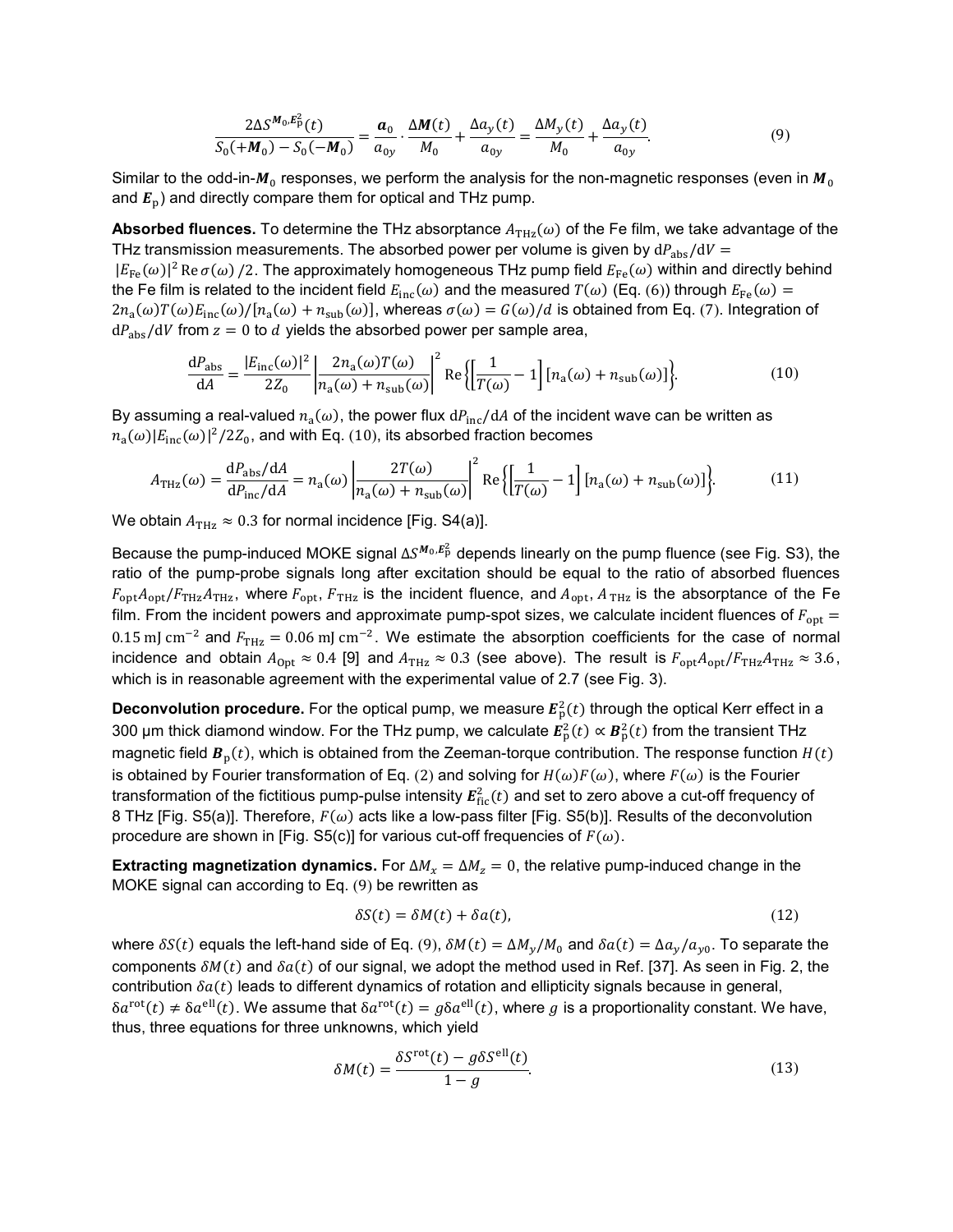As in Ref. [37], we choose the value of the unknown constant g such that the resulting signal  $\delta M(t)$  does not exhibit discontinuities in the vicinity of  $t = 0$ , that is, of the arrival time of the pump. Interestingly, the optimal value of  $g$  is approximately -1 for both optical and terahertz pump, thereby resulting in simple summation of the two transients (see Eq. ([13](#page-14-2))). The resulting magnetization transients are shown in Fig. 5. The impact of various values of  $q$  is shown in Fig. S7.

**Theory: rate of magnetization change.** We assume that the state of the electronic system is fully characterized by the occupation numbers  $n_k^\sigma$  of a Bloch state  $(k,\sigma)$  where  $\sigma = \uparrow, \downarrow$  refers to the electron spin, and  $k$  summarizes the band index and wavevector. We also assume that the  $k$ -dependence is fully given by the energy  $\epsilon_{k}^{\sigma}$  of the Bloch state, that is,

$$
n_k^{\sigma}(t) = n^{\sigma}(\epsilon_k^{\sigma}, t). \tag{14}
$$

In the framework of the Stoner model, the Bloch energy depends on the pump-induced change  $\Delta m$  in the magnetic moment according to

$$
\epsilon_k^{\sigma}(t) = \epsilon_{k0}^{\sigma} + l^{\sigma} \Delta m(t). \tag{15}
$$

Here,  $\epsilon_{k0}^{\sigma}$  is the Bloch energy before arrival of the pump pulse, and  $I^{\sigma}=I^{\dagger,\downarrow}=\pm I/2$  quantifies the strength of the effective electron-electron Coulomb interaction.

Note that we are only interested in effects up to first order in the pump-induced changes

<span id="page-15-4"></span><span id="page-15-3"></span>
$$
\Delta n^{\sigma} = n^{\sigma} - n_0 \tag{16}
$$

in the distribution functions. Before arrival of the pump pulse, the  $n^{\sigma}(\epsilon, t)$  are given by one and the same Fermi-Dirac function  $n_0(\epsilon)$  at temperature  $T_0$ . The reason is that in our experiments, all demagnetization signals are found to scale linearly with the deposited pump-pulse energy.

The magnetic moment of the sample in Bohr magnetons is given by

<span id="page-15-1"></span>
$$
m = \int d\epsilon \left( D^{\dagger} n^{\dagger} - D^{\dagger} n^{\dagger} \right). \tag{17}
$$

As derived in the main text, the rate of change in  $m$  is given by Eq. ([3](#page-7-0)), which is rewritten as

$$
\Delta \dot{m} = -2 \int d\epsilon \left( \Delta n^{\dagger} - \Delta n^{\dagger} \right) g_{\rm sf}.
$$
\n(18)

Here,  $g_{\rm sf}(\epsilon)=(P_{\rm sf}D^\top D^\perp)(\epsilon)$  scales the probability that a spin-up electron with energy  $\epsilon$  makes a transition into spin-down states of the same energy. Because the density  $D^{\dagger}$  and  $D^{\dagger}$  of, respectively, spin-up and spin-down electronic states and the squared matrix  $P_{\rm sf}$  element can all depend on the Bloch-electron energy  $\epsilon$ , the product  $g_{\rm sf}$  does also.

To analyze Eq. ([18](#page-15-1)), we assume that the weight factor  $W = g_{\rm sf}$  can be approximated by

<span id="page-15-5"></span><span id="page-15-2"></span>
$$
W(\epsilon) = W(\mu_0) + W'(\mu_0)(\epsilon - \mu_0)
$$
\n(19)

for all energies  $\epsilon$  around the unperturbed chemical potential  $\mu_0$  at which the changes  $\Delta n^{\uparrow}$  and  $\Delta n^{\downarrow}$  in the electron distribution are notably nonzero. The integral over  $W \Delta n^{\sigma}$  ( $\sigma = \uparrow, \downarrow$ ) then yields

<span id="page-15-0"></span>
$$
\int d\epsilon W \Delta n^{\sigma} = W(\mu_0) \Delta P^{\sigma} + W'(\mu_0) \Delta A^{\sigma}
$$
\n(20)

which is just a linear combination of the zeroth and first moment of the distribution changes  $\Delta n^{\sigma}$ . The moments are defined as

$$
\Delta P^{\sigma} = \int d\epsilon \, \Delta n^{\sigma} \text{ and } \Delta A^{\sigma} = \frac{\pi^2 k_B^2}{3} T_0 \Delta \tilde{T}^{\sigma} = \int d\epsilon \, (\epsilon - \mu_0) \Delta n^{\sigma}.
$$
 (21)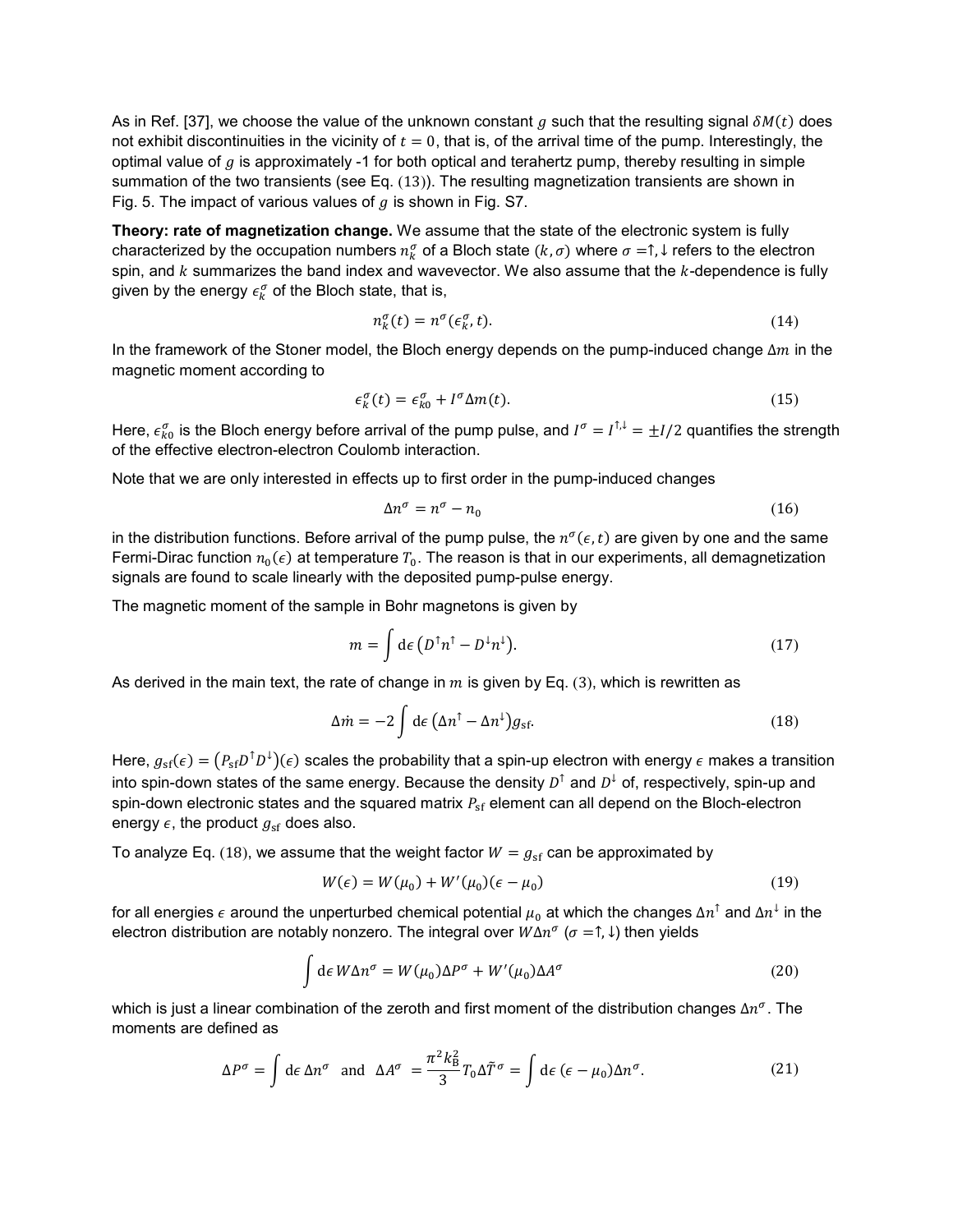In the case when  $n^{\sigma} = n_0 + \Delta n^{\sigma}$  is a Fermi-Dirac distribution with chemical potential  $\mu^{\sigma}$  and temperature  $T^{\sigma}$ ,  $\Delta P^{\sigma}$  and  $\Delta A^{\sigma}$  reduce to

$$
\Delta P^{\sigma} = \mu^{\sigma} - \mu_0 \quad \text{and} \quad \Delta \tilde{T}^{\sigma} = T^{\sigma} - T_0 \tag{22}
$$

to linear order in the  $\Delta n^{\sigma}$ . One can, thus, interpret  $\Delta P^{\sigma}$  and  $\Delta \tilde{T}^{\sigma} \propto \Delta A^{\sigma}$  as changes in, respectively, a generalized chemical potential and a generalized temperature. We emphasize, however, that the definition of the moments  $\Delta P^{\sigma}$  and  $\Delta A^{\sigma}$  (Eq. ([21](#page-15-0))) also applies to nonthermal electron distributions  $n_0 +$  $\Delta n^{\sigma}$ . We will use both  $\Delta A^{\sigma}$  and  $\Delta \tilde{T}^{\sigma}$  for convenience.

By applying the moment expansion of Eq. ([20](#page-15-2)) to Eq. ([18](#page-15-1)), we obtain

$$
\Delta \dot{m} = -2g_{\rm sf}(\mu_0)\Delta P_{\rm s} - 2g'_{\rm sf}(\mu_0)\left(\Delta A^{\dagger} - \Delta A^{\dagger}\right). \tag{23}
$$

The first term on the right-hand side describes magnetization relaxation driven by the spin voltage

<span id="page-16-1"></span><span id="page-16-0"></span>
$$
\Delta P_{\rm s} = \Delta P^{\dagger} - \Delta P^{\dagger}.
$$
\n(24)

The term proportional to  $\Delta A^{\dagger} - \Delta A^{\dagger}$  is a term analogous to the Seebeck effect, which contributes as long as the generalized temperatures of spin-up and spin-down electrons are different.

**Magnetization dynamics.** To eliminate  $\Delta P_s$  in Eq. ([23](#page-16-0)), we take advantage of particle conservation. The change in the sample magnetic moment (Eq. ([17](#page-15-3))) is given by  $\Delta m = \Delta (N^T - N^{\downarrow})$ , where  $N^{\sigma} = \int d\epsilon D^{\sigma} n^{\sigma}$  is the number of electrons with spin  $\sigma = \uparrow, \downarrow$ . To linear order, the pump-induced change is

<span id="page-16-2"></span>
$$
\Delta N^{\sigma} = \int d\epsilon \, (\Delta D^{\sigma} n_0 + D_0^{\sigma} \Delta n^{\sigma}). \tag{25}
$$

The pump-induced change  $\Delta D^{\sigma}$  in the density of states arises from the magnetic-moment change through Eq. ([15](#page-15-4)). We express  $\Delta D^{\sigma}(\epsilon)$  to first order in the  $\Delta n^{\sigma}$  by  $\Delta D^{\sigma}(\epsilon) = D_0^{\sigma'}(\epsilon)I^{\sigma}\Delta m$ . By expanding  $D_0^{\sigma}(\epsilon) =$  $D_0^{\sigma}(\mu_0) + D_0^{\sigma'}(\mu_0)(\epsilon - \mu_0)$  (see Eq. ([19](#page-15-5))), we obtain  $\int d\epsilon \Delta D^{\sigma} n_0 = D_0^{\sigma}(\mu_0)I^{\sigma}\Delta m$  for the first term of Eq. ([25](#page-16-1)). By applying the moment expansion (Eq. ([20](#page-15-2))) to the second term, we find

$$
\Delta N^{\sigma} = D_0^{\sigma}(\mu_0)I^{\sigma}\Delta m + D_0^{\sigma}(\mu_0)\Delta P^{\sigma} + D_0^{\sigma\prime}(\mu_0)\Delta A^{\sigma}.
$$
\n(26)

By taking particle conservation into account,  $\Delta(N^{\uparrow}+N^{\downarrow})=0$ , and making use of  $\Delta m=\Delta(N^{\uparrow}-N^{\downarrow})$  and  $I^{\sigma} = \pm I/2$ , Eq. ([26](#page-16-2)) becomes

$$
\pm (1 - ID_0^{\sigma}(\mu_0)) \Delta m = 2D_0^{\sigma}(\mu_0) \Delta P^{\sigma} + 2D_0^{\sigma'}(\mu_0) \Delta A^{\sigma}
$$
 (27)

for  $\sigma = \uparrow$ ,  $\downarrow$ . As we are interested in the relationship with the spin chemical potential  $\Delta P_s = \Delta P^{\uparrow} - \Delta P^{\downarrow}$ , we subtract the two Eqs. ([27](#page-16-3)) and finally find

$$
\frac{1}{\chi_{\rm s}}\Delta m = \Delta P_{\rm s} + \frac{D_0^{1'}}{D_0^{1}}(\mu_0)\Delta A^{\dagger} - \frac{D_0^{1'}}{D_0^{1}}(\mu_0)\Delta A^{\dagger}
$$
\n(28)

where the Pauli spin susceptibility  $x_s > 0$  is given by

<span id="page-16-4"></span><span id="page-16-3"></span>
$$
\frac{1}{\chi_{\rm s}} = \frac{1}{2D_0^{\dagger}(\mu_0)} + \frac{1}{2D_0^{\dagger}(\mu_0)} - I.
$$
\n(29)

We have, thus, expressed  $\Delta m$  by the moments  $\Delta P_s$  and  $\Delta A^\sigma$ . Note that in standard thermodynamics with state variables  $\mu_s = \mu^{\uparrow} - \mu^{\downarrow}$  and one temperature T, Eq. ([28](#page-16-4)) corresponds to

<span id="page-16-5"></span>
$$
\Delta m = \frac{\partial m}{\partial \mu_{\rm s}} \Delta \mu_{\rm s} + \frac{\partial m}{\partial T} \Delta T.
$$
\n(30)

From Eq. ([28](#page-16-4)), we can substitute  $\Delta P_s$  into Eq. ([23](#page-16-0)) and obtain the equation of motion for  $\Delta m$ ,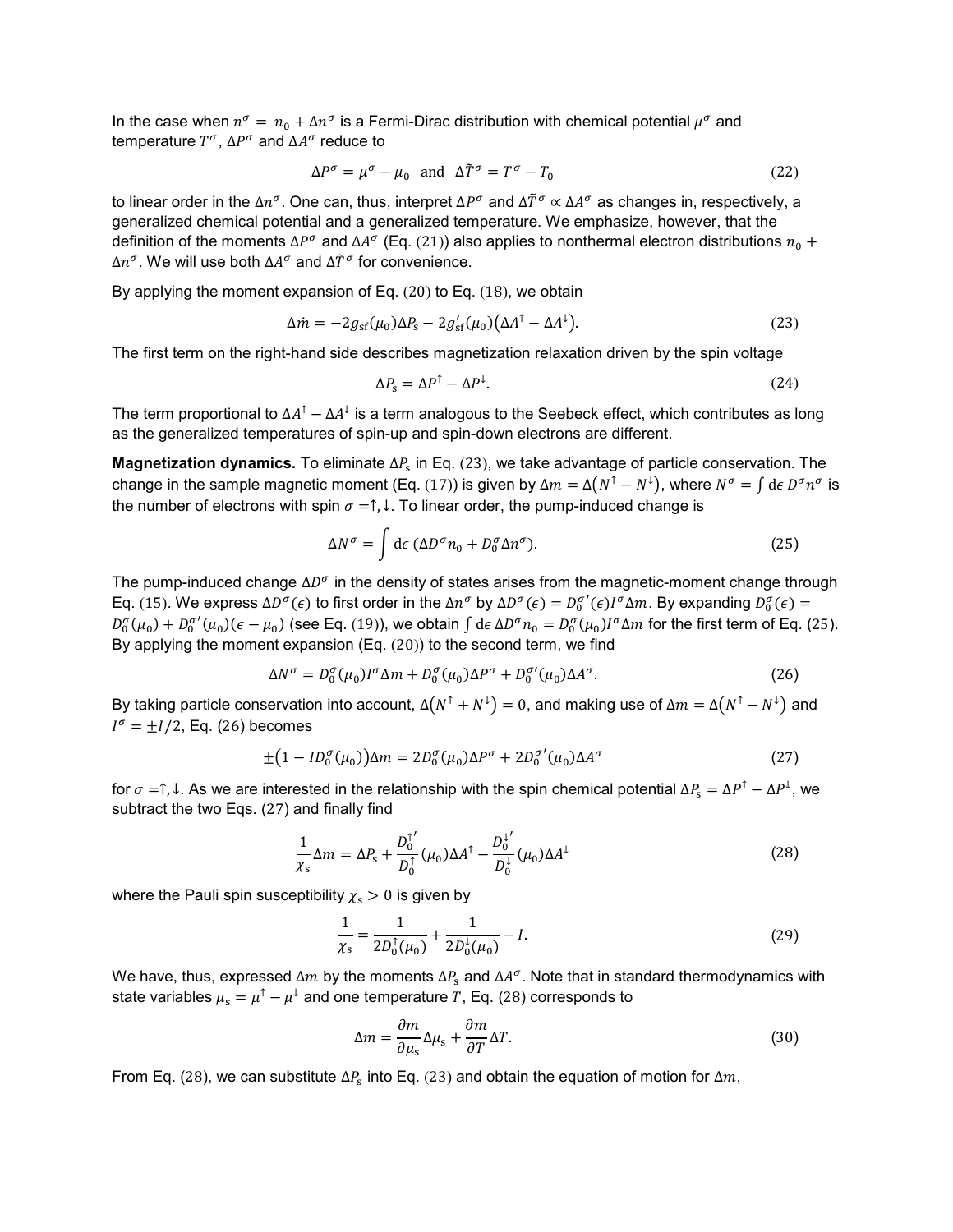$$
(\partial_t + \Gamma_{\rm es})\Delta m = \Delta F = 2g_{\rm sf} \left( \frac{D_0^{1'}}{D_0^{\dagger}} - \frac{g_{\rm sf}'}{g_{\rm sf}} \right) (\mu_0) \Delta A^{\dagger} - 2g_{\rm sf} \left( \frac{D_0^{1'}}{D_0^{\dagger}} - \frac{g_{\rm sf}'}{g_{\rm sf}} \right) (\mu_0) \Delta A^{\dagger}, \tag{31}
$$

where  $\Gamma_{\rm es} = 2g_{\rm sf}(\mu_0)/\chi_{\rm s}$ , and  $\Delta F$  is the force that drives the magnetization change. It is proportional to a weighted average of the generalized excess electron temperatures.

The solution of Eq. ([30](#page-16-5)) is given by the convolution

<span id="page-17-0"></span>
$$
\Delta m(t) = (H_{\text{es}} * \Delta F)(t) = \int d\tau \, H_{\text{es}}(t - \tau) \Delta F(\tau) \tag{32}
$$

of ΔF with a response function  $H_{es}(t) = \Theta(t)e^{-\Gamma_{es}t}$ , where  $\Theta(t)$  is the Heaviside step function. The time constant  $\varGamma_{\rm es}^{-1}$  quantifies how quickly the magnetization adapts to a change in the squared generalized temperatures of spin-up and spin-down electrons.

In the framework of the Stoner model, the energy of the electrons is given by  $E_e = \sum_{\sigma} \int d\varepsilon \, (\epsilon - \mu_0) D^{\sigma} n^{\sigma} +$  $Im<sup>2</sup>/4$ . It is modified by excitation by the laser-pulse and electron-phonon interactions through changes  $\Delta n^{\sigma}$ , the sample magnetic moment m and, thus, the density  $D^{\sigma}$  of states. By a consideration similar to Eq. ([26](#page-16-2)), one can show that the latter two processes cancel to linear order in the  $\Delta n^{\sigma}$ , and one obtains

<span id="page-17-4"></span><span id="page-17-3"></span><span id="page-17-2"></span><span id="page-17-1"></span>
$$
\Delta E_{\rm e} = \sum_{\sigma} C_{\rm e}^{\sigma} \Delta \tilde{T}^{\sigma} \tag{33}
$$

for the electron excess energy. Here,  $C_e^{\sigma} = (\pi^2 k_B^2/3) T_0 D_0^{\sigma}(\mu_0)$  and  $\Delta T^{\sigma} \propto \Delta A^{\sigma}$  (Eq. ([21](#page-15-0))). Note that  $C_e =$  $C_{\rm e}^{\dagger} + C_{\rm e}^{\dagger}$  is the heat capacity of the electrons.

Equation ([33](#page-17-1)) underscores the interpretation of  $T_0 + \Delta \tilde{T}^{\sigma}$  as generalized temperature (Eq. ([21](#page-15-0))) and allows us to rephrase the interpretation of Eq. ([31](#page-17-0)): Once spin-up and spin-down electrons have equilibrated  $(\Delta \tilde{T}^{\dagger} = \Delta \tilde{T}^{\dagger})$ ,  $\Delta F$  is directly proportional to the excess energy of all electrons, independent of the precise shape of the electron distributions.

**Energy transfer to phonons.** After excitation by the pump pulse, the excess electron energy  $\Delta E_e$  decays due to electron-phonon (ep) interactions. To determine the dynamics of  $\Delta E_e$ , we neglect spin flips and use the relationship [42]

$$
\Delta \dot{E}_{\epsilon}|_{ep} \propto \sum_{\sigma} \int d\delta \, (\alpha^2 F)^{\sigma} (\delta) \int d\epsilon \, \{ [n^{\sigma}(\epsilon) - n^{\sigma}(\epsilon + \delta)] p(\delta) - [1 - n^{\sigma}(\epsilon)] n^{\sigma}(\epsilon + \delta) \}.
$$
 (34)

Here,  $(\alpha^2 F)^\sigma(\delta)$  denotes the Eliashberg function that describes the coupling of phonons of energy  $\delta$  with two electronic states of the same spin  $\sigma$  and energy  $\epsilon$  and  $\epsilon + \delta$ . The occupation of phonons with energy  $\delta$  is given by  $p(\delta)$ . Note that the term under the  $\epsilon$ -integral becomes zero for all  $\delta$  and  $\epsilon$  if  $n^{\sigma}$  is a Fermi-Dirac distribution and  $p$  is a Bose-Einstein distribution with the same temperature.

By linearizing Eq. ([34](#page-17-3)) with respect to  $Δn^σ = n^σ - n_0$  and  $Δp = p - p_0$ , we obtain

$$
\Delta \dot{E}_{\rm e}|_{\rm ep} \propto \sum_{\sigma} \int d\delta \, (\alpha^2 F)^{\sigma} (\delta) \delta \Delta p(\delta) - \sum_{\sigma} \int d\epsilon \, \Delta n^{\sigma} (\epsilon) \int d\delta \, (\alpha^2 F)^{\sigma} [1 - n_0 (\epsilon - \delta) - n_0 (\epsilon + \delta)]. \tag{35}
$$

Because the weight factor of  $\Delta n^{\sigma}(\epsilon)$  in Eq. ([35](#page-17-4)) is sufficiently smooth, it is legitimate to apply the moment expansion of Eq. ([20](#page-15-2)), resulting in

<span id="page-17-5"></span>
$$
\Delta \dot{E}_{\rm e}|_{\rm ep} \propto \sum_{\sigma} \int d\delta \, (\alpha^2 F)^{\sigma} (\delta) \delta \Delta p(\delta) - \sum_{\sigma} \Delta A^{\sigma} \int d\delta \, (\alpha^2 F)^{\sigma} (\delta) [-2n_0'(\mu_0 - \delta)] \tag{36}
$$

Note that the first integral approximately scales with the pump-induced phonon excess energy because  $(\alpha^2 F)^{\sigma}(\delta)$  is approximately proportional to the phonon density of states [42]. Owing to Eqs. ([21](#page-15-0)) and ([33](#page-17-1)), the second integral approximately scales with the excess energy of the  $\sigma$ -electrons. The generalized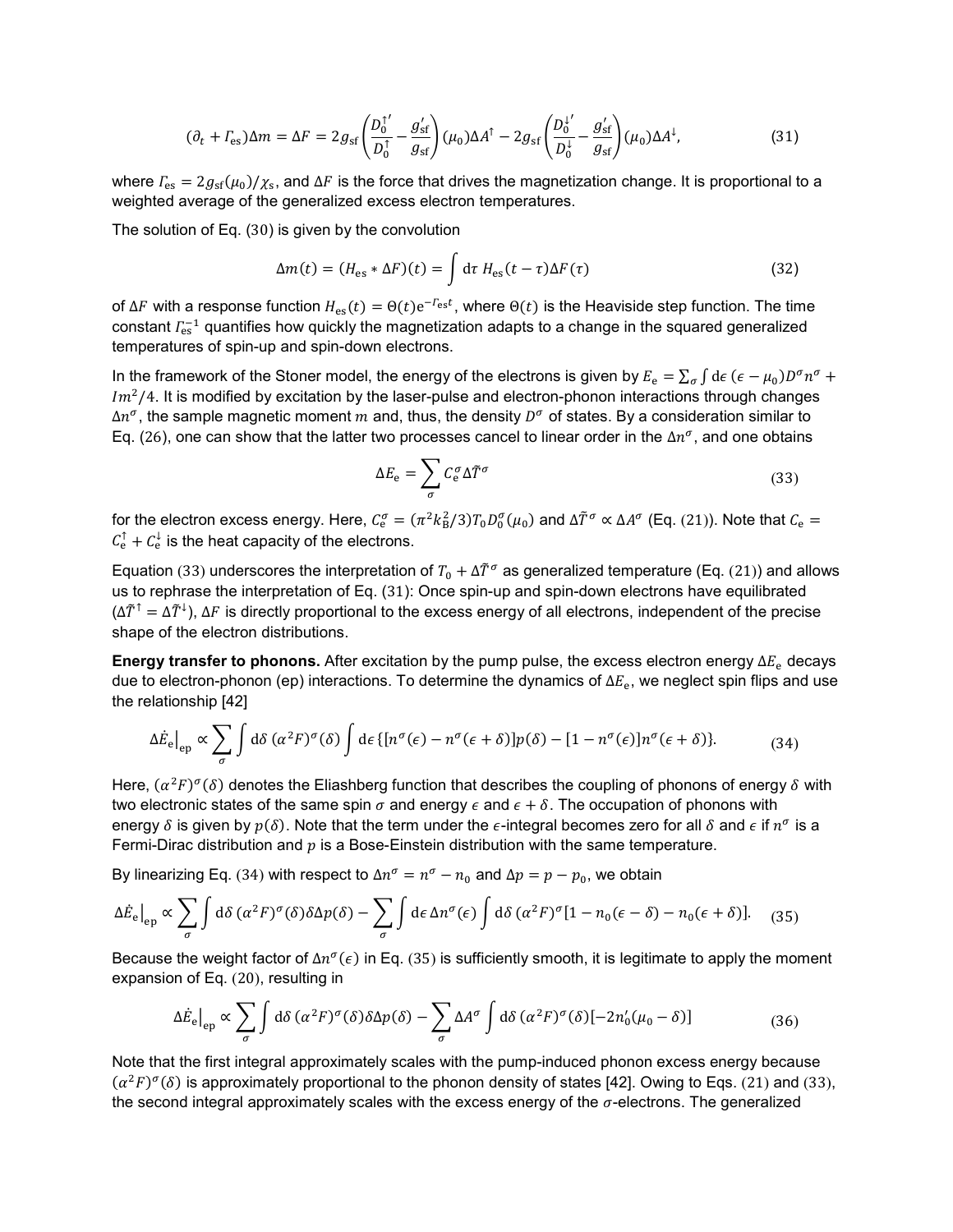chemical potential does not show up in Eq. ([36](#page-17-5)) as the weight factor of  $\Delta n^{\sigma}(\epsilon)$  in Eq. ([35](#page-17-4)) is antisymmetric with respect to  $\epsilon - \mu_0$ .

When we finally assume that the phonon distribution  $p_0 + \Delta p$  is thermal and obeys a Bose-Einstein distribution at temperature  $T_0 + \Delta T_p$ , Eq. ([36](#page-17-5)) along with Eqs. ([21](#page-15-0)) and ([33](#page-17-1)) lead to the familiar result

<span id="page-18-2"></span><span id="page-18-0"></span>
$$
C_{\rm e} \partial_t \Delta \tilde{T}_{\rm e}|_{\rm ep} = -G_{\rm ep} \cdot (\Delta \tilde{T}_{\rm e} - \Delta T_{\rm p}). \tag{37}
$$

Here,  $\mathcal{C}_{\rm e}=\mathcal{C}_{\rm e}^{\tau}+\mathcal{C}_{\rm e}^{\tau}$  is the total electronic heat capacity, and the coupling strength  $G_{\rm ep}$  is proportional to  $\sum_{\sigma}\int{\rm d}\delta\,(\alpha^2F)^\sigma(\delta)[-2n_0'(\mu_0-\delta)]$ . In the last step to Eq. ([37](#page-18-0)), we took advantage of the fact that  $\Delta\dot{E}_{\rm e}\big|_{\rm ep}=0$ 0 when Δ $\bar{T}_{\rm e}=\Delta T_{\rm p}$ .We emphasize that the electron-phonon energy-transfer rate is given by the difference between the generalized temperature of the  $\sigma$ -electrons and the thermal phonons, independent of the precise shape of the possibly nonthermal electron distribution.

**Distribution function after pump absorption.** The change  $\Delta n(\epsilon)$  in the electron occupation number directly after absorption of a pump pulse with photon energy  $\hbar\omega_{\rm p}$  is proportional to the strength of transitions from states with energy  $\epsilon \pm \hbar \omega_{\rm p}$ , that is,

<span id="page-18-1"></span>
$$
\Delta n(\epsilon) = C(\epsilon) \{ [n_0(\epsilon - \hbar \omega_p) - n_0(\epsilon)] + [n_0(\epsilon + \hbar \omega_p) - n_0(\epsilon)] \}.
$$
 (38)

Here,  $n_0(\epsilon)$  is a Fermi-Dirac distribution with temperature  $T = T_0$  and chemical potential (Fermi level)  $\mu_0$ . The prefactor  $C(\epsilon)$  captures matrix elements, densities of states and the pump-pulse energy and is assumed to be constant over the relevant electron energies. The absorbed pump energy is given by

$$
\Delta W_{\rm abs} = \Delta E_{\rm e} = \int d\epsilon \, (\epsilon - \mu_0) D_0(\epsilon) \Delta n(\epsilon) \approx D_0(\mu_0) \int d\epsilon \, (\epsilon - \mu_0) \Delta n(\epsilon), \tag{39}
$$

where  $D_0 = D_0^{\intercal} + D_0^{\intercal}$  is the electronic density of states before arrival of the pump pulse. In the last step of Eq. ([39](#page-18-1)), we applied the moment expansion of Eq. ([20](#page-15-2)). The density of states can be obtained from the known molar electronic specific heat  $C_e/N = \gamma T_0$  of Fe, where N is the number of Fe atoms and  $\gamma \approx$ 5 mJ mol<sup>−1</sup> K<sup>−2</sup> [36], and  $C_e = (\pi^2 k_B^2/3) T_0 D_0(\mu_0)$  (see Eq. ([33](#page-17-1))), yielding  $D_0(\mu_0)/N = 3\gamma/\pi^2 k_B^2 \approx 2.1 \text{ eV}^{-1}$ per Fe atom.

On the other hand, the absorbed pump energy per Fe atom can be calculated as  $\Delta W_{\rm abs}/N = F_{\rm abs}v/d$ , where  $F_{\text{abs}}$  is the absorbed pump fluence,  $d = 4$  nm is the Fe film thickness, and  $v = V/N = 0.012$  nm<sup>3</sup> is the volume per Fe atom. Combining these considerations with Eqs. ([38](#page-18-2)) and ([39](#page-18-1)) allows us to determine  $\mathcal C$  and yields the change in the electron occupation number directly after pump absorption,

$$
\Delta n(\epsilon) = \frac{F_{\rm abs}v/d}{D_0(\mu_0)/N} \frac{n_0(\epsilon - \hbar\omega_{\rm p}) - 2n_0(\epsilon) + n_0(\epsilon + \hbar\omega_{\rm p})}{\int d\epsilon (\epsilon - \mu_0)[n_0(\epsilon - \hbar\omega_{\rm p}) - 2n_0(\epsilon) + n_0(\epsilon + \hbar\omega_{\rm p})]}.
$$
(40)

Figure 1(b) of the main text shows calculations of  $\Delta n(\epsilon)$  for optical (3.1 eV) and THz (4.1 meV) photons for an absorbed fluence of  $F_{\text{abs}} = 0.01 \text{ mJ cm}^{-2}$ . This value is slightly smaller than the THz absorbed fluence in the experiment (0.017 mJ cm<sup>-2</sup>) since the THz pulse duration is comparable to the electronphonon thermalization time. Fitting the resulting  $\Delta n(\epsilon)$  by a Fermi function (temperature  $T_0 + \Delta T_e$  and chemical potential  $\mu_0$ ) minus  $n_0(\epsilon)$  yields a change of  $\Delta T_e = 140$  K in the electron temperature [see Fig. 1(b)]. For comparison, using the electron specific heat [44], we obtain  $\Delta T_e = \Delta W_{\rm abs}/C_e = 120$  K, which is in good agreement with the fit approach.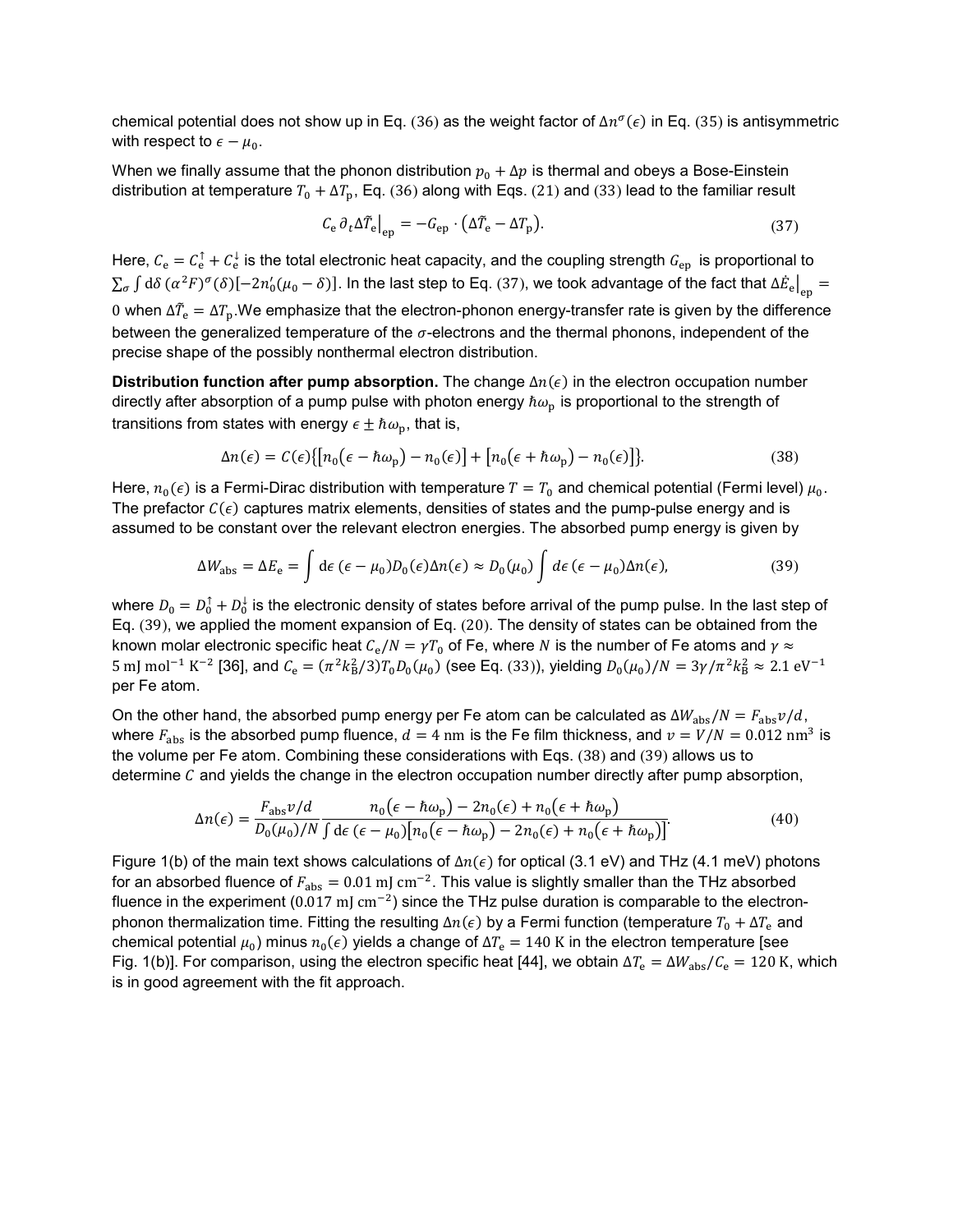#### **Acknowledgments**

We acknowledge funding by the German Science Foundation through the collaborative research center SFB TRR 227 "Ultrafast spin dynamics" (projects A01, A05, B02 and B03) and the European Union through the ERC H2020 CoG project TERAMAG/Grant No. 681917.

#### **References**

- [1] E. Y. Vedmedenko, R. K. Kawakami, D. D. Sheka, P. Gambardella, A. Kirilyuk, A. Hirohata, C. Binek, O. Chubykalo-Fesenko, S. Sanvito, B. J. Kirby, J. Grollier, K. Everschor-Sitte, T. Kampfrath, C. Y. You, and A. Berger, *The 2020 Magnetism Roadmap*, Journal of Physics D: Applied Physics.
- [2] A. Kirilyuk, A. V. Kimel, and T. Rasing, *Laser-Induced Magnetization Dynamics and Reversal in Ferrimagnetic Alloys*, Reports Prog. Phys. **76**, 026501 (2013).
- [3] E. Beaurepaire, J. C. Merle, A. Daunois, and J. Y. Bigot, *Ultrafast Spin Dynamics in Ferromagnetic Nickel*, Phys. Rev. Lett. **76**, 4250 (1996).
- [4] E. Carpene, E. Mancini, C. Dallera, M. Brenna, E. Puppin, and S. De Silvestri, *Dynamics of Electron-Magnon Interaction and Ultrafast Demagnetization in Thin Iron Films*, Phys. Rev. B - Condens. Matter Mater. Phys. **78**, 174422 (2008).
- [5] B. Koopmans, G. Malinowski, F. Dalla Longa, D. Steiauf, M. Fähnle, T. Roth, M. Cinchetti, and M. Aeschlimann, *Explaining the Paradoxical Diversity of Ultrafast Laser-Induced Demagnetization*, Nat. Mater. **9**, 259 (2010).
- [6] K. Bühlmann, G. Saerens, A. Vaterlaus, and Y. Acremann, *Detection of Femtosecond Spin Voltage Pulses in a Thin Iron Film*, Struct. Dyn. **7**, 065101 (2020).
- [7] R. Rouzegar, L. Brandt, L. Nadvornik, D. A. Reiss, A. L. Chekhov, O. Gueckstock, C. In, M. Wolf, T. S. Seifert, P. W. Brouwer, G. Woltersdorf, and T. Kampfrath, *Laser-Induced Terahertz Spin Transport in Magnetic Nanostructures Arises from the Same Force as Ultrafast Demagnetization*, (2021).
- [8] I. Razdolski, A. Alekhin, N. Ilin, J. P. Meyburg, V. Roddatis, D. DIesing, U. Bovensiepen, and A. Melnikov, *Nanoscale Interface Confinement of Ultrafast Spin Transfer Torque Driving Non-Uniform Spin Dynamics*, Nat. Commun. **8**, 1 (2017).
- [9] T. Seifert, S. Jaiswal, U. Martens, J. Hannegan, L. Braun, P. Maldonado, F. Freimuth, A. Kronenberg, J. Henrizi, I. Radu, E. Beaurepaire, Y. Mokrousov, P. M. Oppeneer, M. Jourdan, G. Jakob, D. Turchinovich, L. M. Hayden, M. Wolf, M. Münzenberg, M. Kläui, and T. Kampfrath, *Efficient Metallic Spintronic Emitters of Ultrabroadband Terahertz Radiation*, Nat. Photonics **10**, 483 (2016).
- [10] R. Beigang, E. T. Papaioannou, L. Scheuer, S. Keller, G. Torosyan, M. Rahm, D. Sokoluk, M. Talara, Y. Oda, H. Kitahara, J. Afalla, V. K. Mag-usara, and M. Tani, *Efficient Terahertz Generation Using Fe/Pt Spintronic Emitters Pumped at Different Wavelengths*, in *Terahertz, RF, Millimeter, and Submillimeter-Wave Technology and Applications XII*, edited by L. P. Sadwick and T. Yang, Vol. 10917 (SPIE, 2019), pp. 74–80.
- [11] R. I. Herapath, S. M. Hornett, T. S. Seifert, G. Jakob, M. Kläui, J. Bertolotti, T. Kampfrath, and E. Hendry, *Impact of Pump Wavelength on Terahertz Emission of a Cavity-Enhanced Spintronic Trilayer*, Appl. Phys. Lett. **114**, 041107 (2019).
- [12] U. Atxitia, O. Chubykalo-Fesenko, J. Walowski, A. Mann, and M. Münzenberg, *Evidence for Thermal Mechanisms in Laser-Induced Femtosecond Spin Dynamics*, Phys. Rev. B - Condens. Matter Mater. Phys. **81**, 174401 (2010).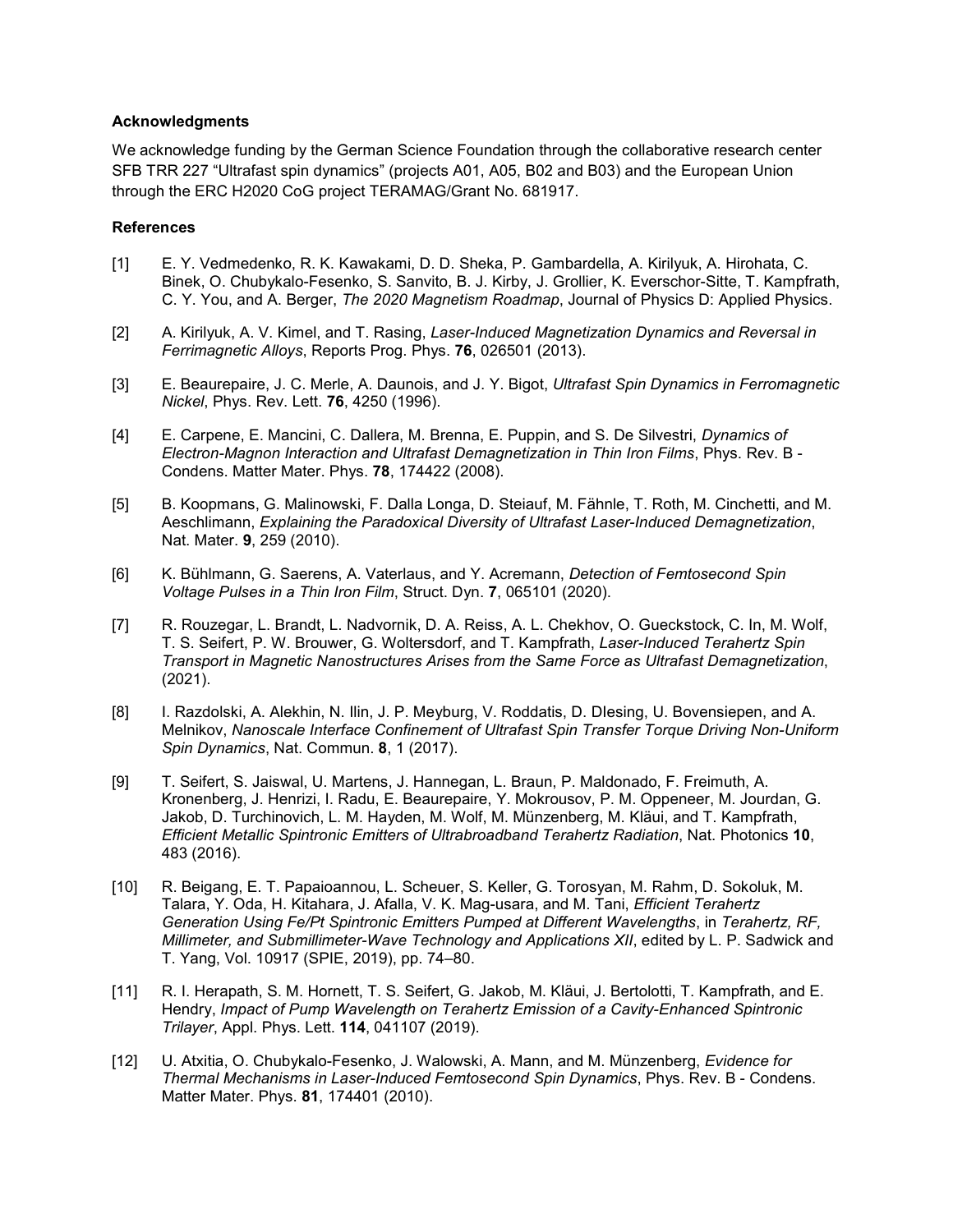- [13] K. Carva, M. Battiato, and P. M. Oppeneer, *Ab Initio Investigation of the Elliott-Yafet Electron-Phonon Mechanism in Laser-Induced Ultrafast Demagnetization*, Phys. Rev. Lett. **107**, 207201 (2011).
- [14] M. S. Si and G. P. Zhang, *Hot Spin Spots in the Laser-Induced Demagnetization*, AIP Adv. **2**, 012158 (2012).
- [15] A. Eschenlohr, M. Battiato, P. Maldonado, N. Pontius, T. Kachel, K. Holldack, R. Mitzner, A. Föhlisch, P. M. Oppeneer, and C. Stamm, *Ultrafast Spin Transport as Key to Femtosecond Demagnetization*, Nat. Mater. **12**, 332 (2013).
- [16] E. Turgut, D. Zusin, D. Legut, K. Carva, R. Knut, J. M. Shaw, C. Chen, Z. Tao, H. T. Nembach, T. J. Silva, S. Mathias, M. Aeschlimann, P. M. Oppeneer, H. C. Kapteyn, M. M. Murnane, and P. Grychtol, *Stoner versus Heisenberg: Ultrafast Exchange Reduction and Magnon Generation during Laser-Induced Demagnetization*, Phys. Rev. B **94**, 220408 (2016).
- [17] K. Bühlmann, R. Gort, G. Salvatella, S. Däster, A. Fognini, T. Bähler, C. Dornes, C. A. F. Vaz, A. Vaterlaus, and Y. Acremann, *Ultrafast Demagnetization in Iron: Separating Effects by Their Nonlinearity*, Struct. Dyn. **5**, 044502 (2018).
- [18] U. Bovensiepen, *Coherent and Incoherent Excitations of the Gd(0001) Surface on Ultrafast Timescales*, J. Phys. Condens. Matter **19**, 083201 (2007).
- [19] M. Lisowski, P. A. Loukakos, U. Bovensiepen, J. Stähler, C. Gahl, and M. Wolf, *Ultra-Fast Dynamics of Electron Thermalization, Cooling and Transport Effects in Ru(001)*, Appl. Phys. A Mater. Sci. Process. **78**, 165 (2004).
- [20] T. S. Seifert, S. Jaiswal, J. Barker, S. T. Weber, I. Razdolski, J. Cramer, O. Gueckstock, S. F. Maehrlein, L. Nadvornik, S. Watanabe, C. Ciccarelli, A. Melnikov, G. Jakob, M. Münzenberg, S. T. B. Goennenwein, G. Woltersdorf, B. Rethfeld, P. W. Brouwer, M. Wolf, M. Kläui, and T. Kampfrath, *Femtosecond Formation Dynamics of the Spin Seebeck Effect Revealed by Terahertz Spectroscopy*, Nat. Commun. **9**, 1 (2018).
- [21] K. Carva, M. Battiato, D. Legut, and P. M. Oppeneer, *Ab Initio Theory of Electron-Phonon Mediated Ultrafast Spin Relaxation of Laser-Excited Hot Electrons in Transition-Metal Ferromagnets*, Phys. Rev. B - Condens. Matter Mater. Phys. **87**, 184425 (2013).
- [22] J. H. Shim, A. A. Syed, J. Il Kim, H. G. Piao, S. H. Lee, S. Y. Park, Y. S. Choi, K. M. Lee, H. J. Kim, J. R. Jeong, J. Il Hong, D. E. Kim, and D. H. Kim, *Role of Non-Thermal Electrons in Ultrafast Spin Dynamics of Ferromagnetic Multilayer*, Sci. Rep. **10**, 1 (2020).
- [23] T. Roth, A. J. Schellekens, S. Alebrand, O. Schmitt, D. Steil, B. Koopmans, M. Cinchetti, and M. Aeschlimann, *Temperature Dependence of Laser-Induced Demagnetization in Ni: A Key for Identifying the Underlying Mechanism*, Phys. Rev. X **2**, 021006 (2012).
- [24] B. Y. Mueller, T. Roth, M. Cinchetti, M. Aeschlimann, and B. Rethfeld, *Driving Force of Ultrafast Magnetization Dynamics*, New J. Phys. **13**, 123010 (2011).
- [25] A. Zagdoud, M. Vomir, M. Albrecht, M. Barthelemy, and J.-Y. Bigot, *Spin Dynamics Excited with Mid-Infrared Femtosecond Laser Pulses*, in *International Conference on Ultrafast Phenomena (2010), Paper TuE49* (The Optical Society, 2013), p. TuE49.
- [26] S. Bonetti, M. C. Hoffmann, M. J. Sher, Z. Chen, S. H. Yang, M. G. Samant, S. S. P. Parkin, and H. A. Dürr, *THz-Driven Ultrafast Spin-Lattice Scattering in Amorphous Metallic Ferromagnets*, Phys. Rev. Lett. **117**, 087205 (2016).
- [27] M. Shalaby, A. Donges, K. Carva, R. Allenspach, P. M. Oppeneer, U. Nowak, and C. P. Hauri, *Coherent and Incoherent Ultrafast Magnetization Dynamics in 3d Ferromagnets Driven by*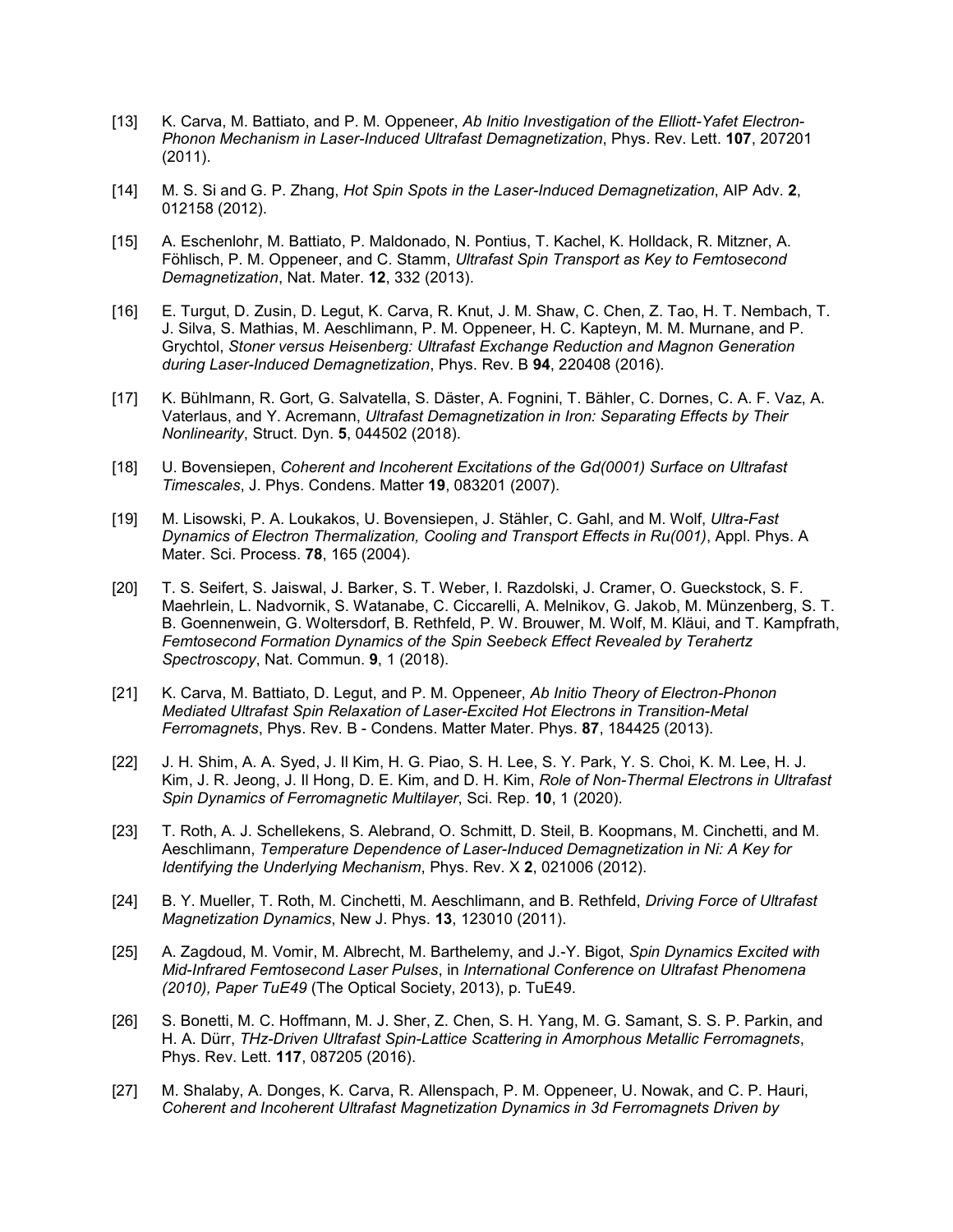*Extreme Terahertz Fields*, Phys. Rev. B **98**, 014405 (2018).

- [28] R. B. Wilson, Y. Yang, J. Gorchon, C. H. Lambert, S. Salahuddin, and J. Bokor, *Electric Current Induced Ultrafast Demagnetization*, Phys. Rev. B **96**, 045105 (2017).
- [29] J. Hohlfeld, S. S. Wellershoff, J. Güdde, U. Conrad, V. Jähnke, and E. Matthias, *Electron and Lattice Dynamics Following Optical Excitation of Metals*, Chem. Phys. **251**, 237 (2000).
- [30] M. A. Ordal, R. J. Bell, R. W. Alexander, L. A. Newquist, and M. R. Querry, *Optical Properties of Al, Fe, Ti, Ta, W, and Mo at Submillimeter Wavelengths*, Appl. Opt. **27**, 1203 (1988).
- [31] H. Hirori, A. Doi, F. Blanchard, and K. Tanaka, *Single-Cycle Terahertz Pulses with Amplitudes Exceeding 1 MV/Cm Generated by Optical Rectification in LiNbO3*, Appl. Phys. Lett. **98**, 091106 (2011).
- [32] M. Sajadi, M. Wolf, and T. Kampfrath, *Terahertz-Field-Induced Optical Birefringence in Common Window and Substrate Materials*, Opt. Express **23**, 28985 (2015).
- [33] S. Maehrlein, A. Paarmann, M. Wolf, and T. Kampfrath, *Terahertz Sum-Frequency Excitation of a Raman-Active Phonon*, Phys. Rev. Lett. **119**, 127402 (2017).
- [34] S. F. Maehrlein, I. Radu, P. Maldonado, A. Paarmann, M. Gensch, A. M. Kalashnikova, R. V. Pisarev, M. Wolf, P. M. Oppeneer, J. Barker, and T. Kampfrath, *Dissecting Spin-Phonon Equilibration in Ferrimagnetic Insulators by Ultrafast Lattice Excitation*, Sci. Adv. **4**, eaar5164 (2018).
- [35] T. Kampfrath, R. G. Ulbrich, F. Leuenberger, M. Münzenberg, B. Sass, and W. Felsch, *Ultrafast Magneto-Optical Response of Iron Thin Films*, Phys. Rev. B - Condens. Matter Mater. Phys. **65**, 1 (2002).
- [36] B. Koopmans, M. Van Kampen, and W. J. M. De Jonge, *Experimental Access to Femtosecond Spin Dynamics*, J. Phys. Condens. Matter **15**, 723 (2003).
- [37] I. Razdolski, A. Alekhin, U. Martens, D. Bü Rstel, D. Diesing, M. Münzenberg, U. Bovensiepen, and A. Melnikov, *Analysis of the Time-Resolved Magneto-Optical Kerr Effect for Ultrafast Magnetization Dynamics in Ferromagnetic Thin Films*, J. Phys. Condens. Matter **29**, 174002 (2017).
- [38] E. Carpene, H. Hedayat, F. Boschini, and C. Dallera, *Ultrafast Demagnetization of Metals: Collapsed Exchange versus Collective Excitations*, Phys. Rev. B - Condens. Matter Mater. Phys. **91**, 174414 (2015).
- [39] C. Vicario, C. Ruchert, F. Ardana-Lamas, P. M. Derlet, B. Tudu, J. Luning, and C. P. Hauri, *Off-Resonant Magnetization Dynamics Phase-Locked to an Intense Phase-Stable Terahertz Transient*, Nat. Photonics **7**, 720 (2013).
- [40] S. Ogawa, H. Nagano, H. Petek, and A. P. Heberle, *Optical Dephasing in Cu(111) Measured by Interferometric Two-Photon Time-Resolved Photoemission*, Phys. Rev. Lett. **78**, 1339 (1997).
- [41] B. Y. Mueller and B. Rethfeld, *Thermodynamic Μt Model of Ultrafast Magnetization Dynamics*, Phys. Rev. B - Condens. Matter Mater. Phys. **90**, 144420 (2014).
- [42] P. B. Allen, *Theory of Thermal Relaxation of Electrons in Metals*, Phys. Rev. Lett. **59**, 1460 (1987).
- [43] R. Gort, K. Bühlmann, G. Saerens, S. Däster, A. Vaterlaus, and Y. Acremann, *Ultrafast Magnetism: The Magneto-Optical Kerr Effect and Conduction Electrons*, Appl. Phys. Lett. **116**, 112404 (2020).